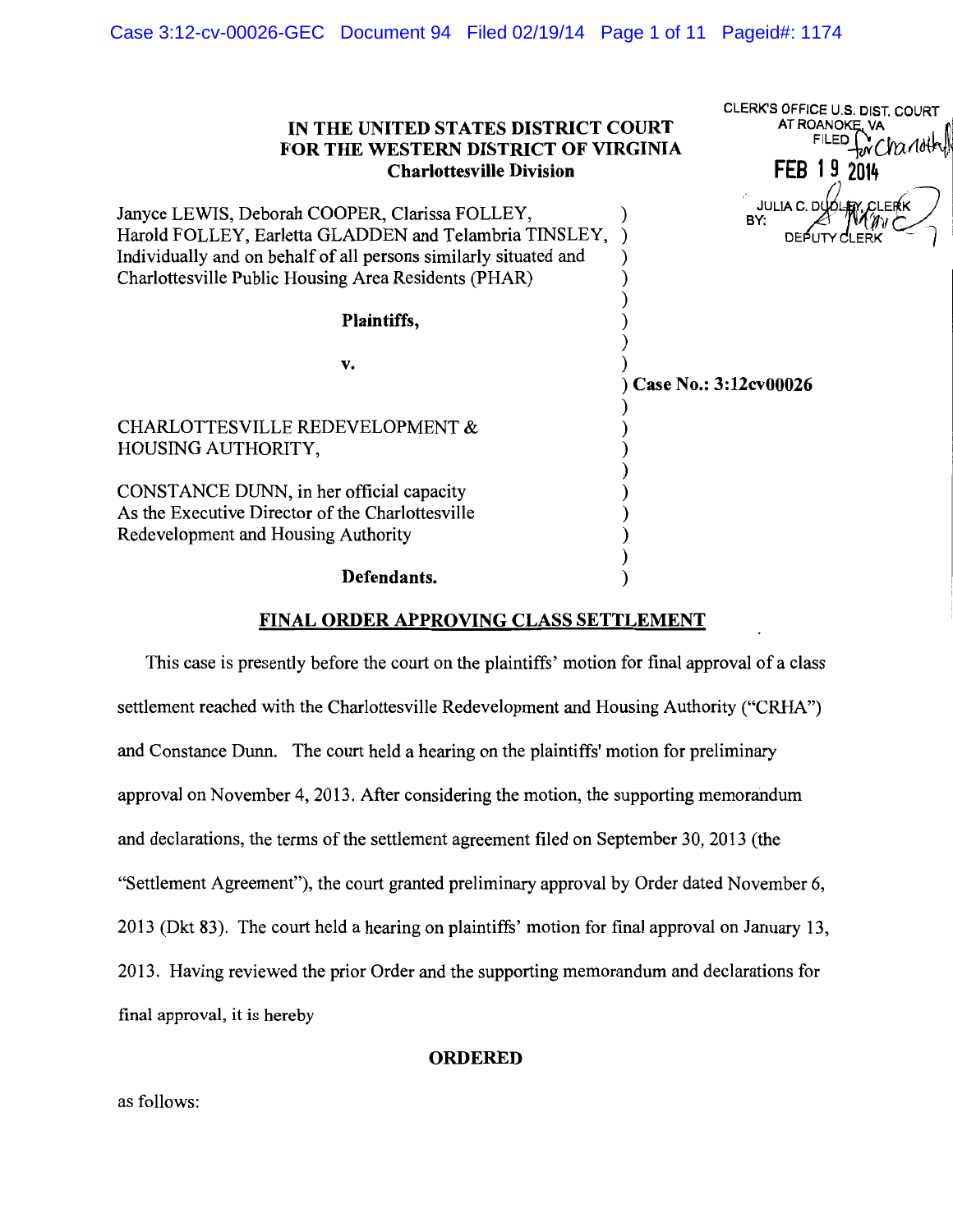1. Based on this court's prior order, the class definition of the Settlement Class remains as follows:

> All current and former Charlottesville public housing residents since June 7, 2007 who were subject to CRHA's 2003 resolution regarding utility allowances.

The court previously analyzed the proposed Settlement Class pursuant to Rules 23(a) and 23(b)(3) of the Federal Rules of Civil Procedure and found that the requirements of those rules had been met. The court remains convinced that the Settlement Class satisfies the requirements of both Rule  $23(a)$  and Rule  $23(b)(3)$ . Accordingly, final certification of the proposed class is granted.

- 2. The court further finds that the terms of the Settlement Agreement are (a) fair, reasonable, and adequate in light of the relevant factual, legal, practical, and procedural considerations of the action; and (b) free of collusion to the detriment of the members of the Settlement Class.
- 3. The terms are fair, reasonable, and adequate because they were the result of armslength negotiation between the parties conducted over a series of mediations with a Magistrate Judge of this court, return to class members approximately one-third of the dollars charged in alleged violation of law, provide for prospective relief, provide for incentive awards to the class representatives consistent with their participation, and provide for attorneys' fees and costs as allowed by law. Furthermore, no class member opted out of the settlement and the only objection filed raised circumstances unique to that individual not pertinent to the class. Accordingly, the court approves the Settlement Agreement upon finding that the settlement is fair, reasonable, and adequate.

 $\overline{2}$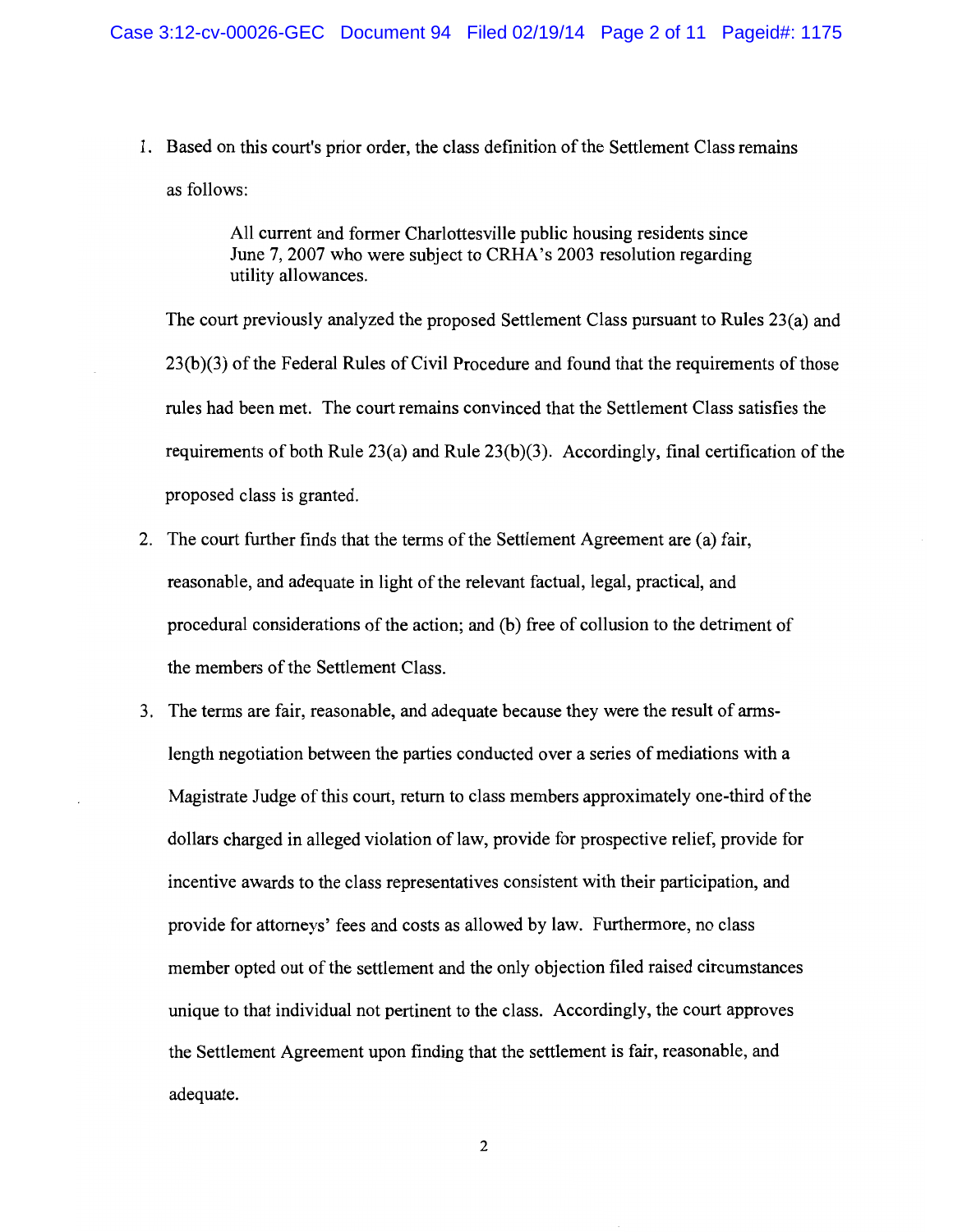- 4. Plaintiffs Janyce Lewis, Deborah Cooper, Clarissa Folley, Harold Folley, Earletta Gladden, and Telambria Tinsley remain as Class Representatives for the Settlement Class.
- 5. The following law firm and attorneys remain as Class Counsel for the Settlement Class:

Brenda Castañeda, VSB #72809  $brenda@justice4all.org$ 

Thomas D. Domonoske VSB #35434  $tom@iustice4all.org$ 

**LEGAL AID JUSTICE CENTER** 1000 Preston Avenue, Suite A Charlottesville, Va. 22903 PHONE 434-977-0553 x 849 FAX 434-977-0558

6. If, for any reason, the Settlement does not become effective, this approval order shall be null and void. Except for requiring the return of the funds described in Paragraph 17 if requested by Defendants, it shall not be used or referred to for any purpose in this action or any other action or proceeding. If an appeal from the entry of this order is filed, the funds described in Paragraph 17 shall remain in escrow in the Legal Aid Justice Center's Client Trust Account until that appeal is resolved.

# **Prospective Relief for Tenants**

- 7. If no appeal is filed from entry of this order, the terms of this prospective relief shall take effect.
- 8. The CRHA electricity allowances will be based on the 2010 2rw recommendations, based upon the 2010 HUD calculator, in Attachment 1 in the Preliminary Approval Order.
- 9. These allowances will continue for a period of five years.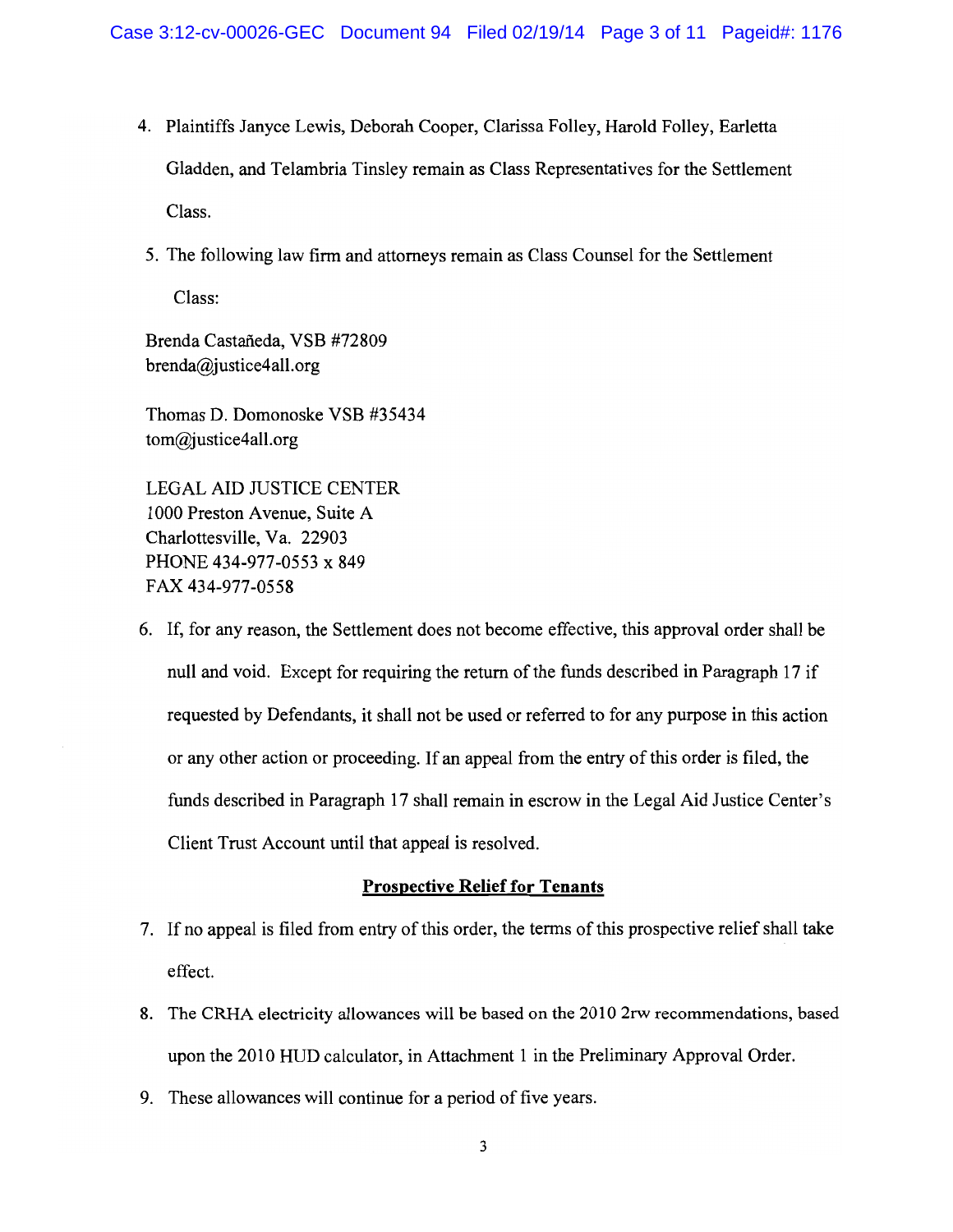- 10. The rate applied to excess electric charges shall be \$.074 per kilowatt hour exceeding the allowance. This rate will continue in effect for a period of five years.
- 11. The tenants of each of the 251 units actually charged for utilities shall receive a credit of \$15.00 per month, to be applied for thirty-six (36) months from the date of settlement. Such credits shall be applied at the tenant's discretion.
- 12. The tenants of each of the 251 units actually charged for utilities shall receive a credit of \$5.00 per month for twenty-four (24) months thereafter. Such credits shall be applied at the tenant's discretion.
- 13. This credit shall be on the account of the household assigned to each of the 251 units actually charged for utilities, to be used for any purpose associated with the lease.
- 14. The CRHA shall implement an individual relief policy for tenants who are elderly, disabled, ill, or otherwise have special needs for usage of electricity beyond their control. The notice and policy was attached to the settlement agreement as Exhibit A (Dkt. 78-1). CRHA's adoption of the proposed Notice and Policy was pursuant to the Settlement Agreement, and therefore Plaintiffs subject to this Class Action waive any notice and comment required under Federal and/or State law in the interest of compromise and that CRHA's adoption of such Notice and Policy shall be deemed to be lawful and valid for the term required under this Settlement Agreement. Plaintiffs shall file no claim challenging the validity of the Notice and Policy during the five year term required under this Settlement Agreement.
- 15. The CRHA shall further notify tenants of the right to request relief from the imposition of utility surcharges upon implementation of the policy, upon their admission into the public housing program, at their initial lease execution, and at their annual recertification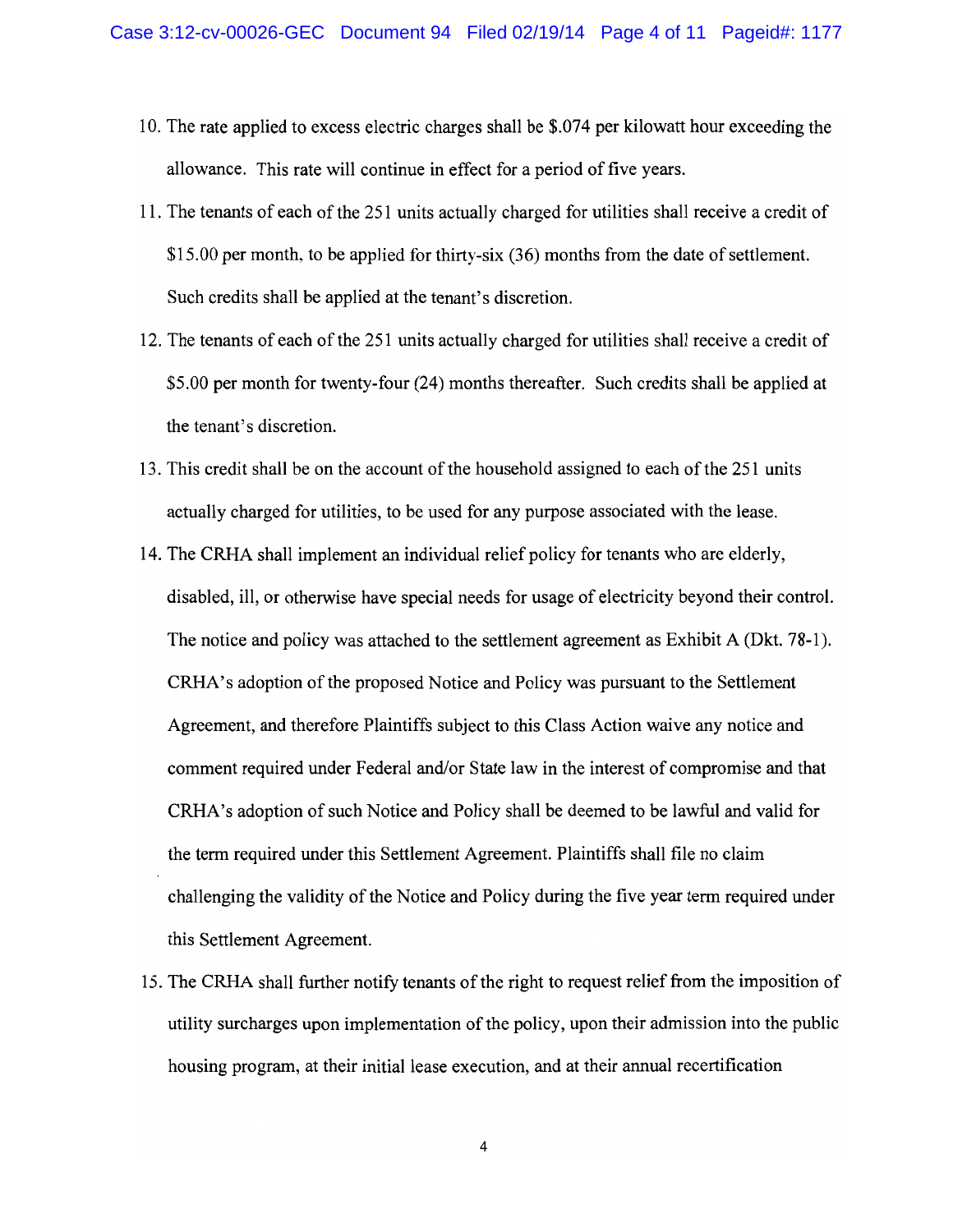appointments. This notification shall be in writing and will state the right to challenge the denial of any request for relief in accordance with the CRHA's grievance procedure.

16. This prospective relief is fair, reasonable, and adequate because it implements the requirements of federal law and the intent of promoting energy-efficient practices.

### **Retroactive Relief for Former and Current Tenants**

- 17. The Settlement Agreement required defendants to deposit on September 1, 2013, or as soon thereafter as the necessary approvals and appropriations have been obtained, which approvals and appropriations were to be sought with due diligence, \$160,000.00 into Legal Aid Justice Center's Client Trust Account at BB&T. As of the date of this order, \$160,000.00 has been deposited into this account. These funds are to be distributed as described below.
	- \$95,400.00 to be distributed to tenants who paid excess electricity a. consumption surcharges incurred between June 7, 2007 and May 31, 2013;
	- $<sub>b</sub>$ .</sub> \$6,600.00 to be distributed to tenants who did not incur excess electric charges for one or more years between January 1, 2008 and December 31, 2012, and were eligible to receive the \$50.00 savings bond;
	- c.  $$6,000.00$  for incentive awards of  $$1,000.00$  to each of the class representatives for pursuing the claims, to cover the expenses incurred for attending meetings and hearings as well as personal time spent advancing the litigation, and the personal risk they took in speaking out for their rights;
	- d. \$50,000.00 for attorney's fees; and
	- \$2,000.00 for the costs and administration of the settlement. e.
- 18. The CRHA has identified 427 current and former CRHA tenants who paid excess electric utility consumption charges incurred between June 7, 2007 and May 31, 2013.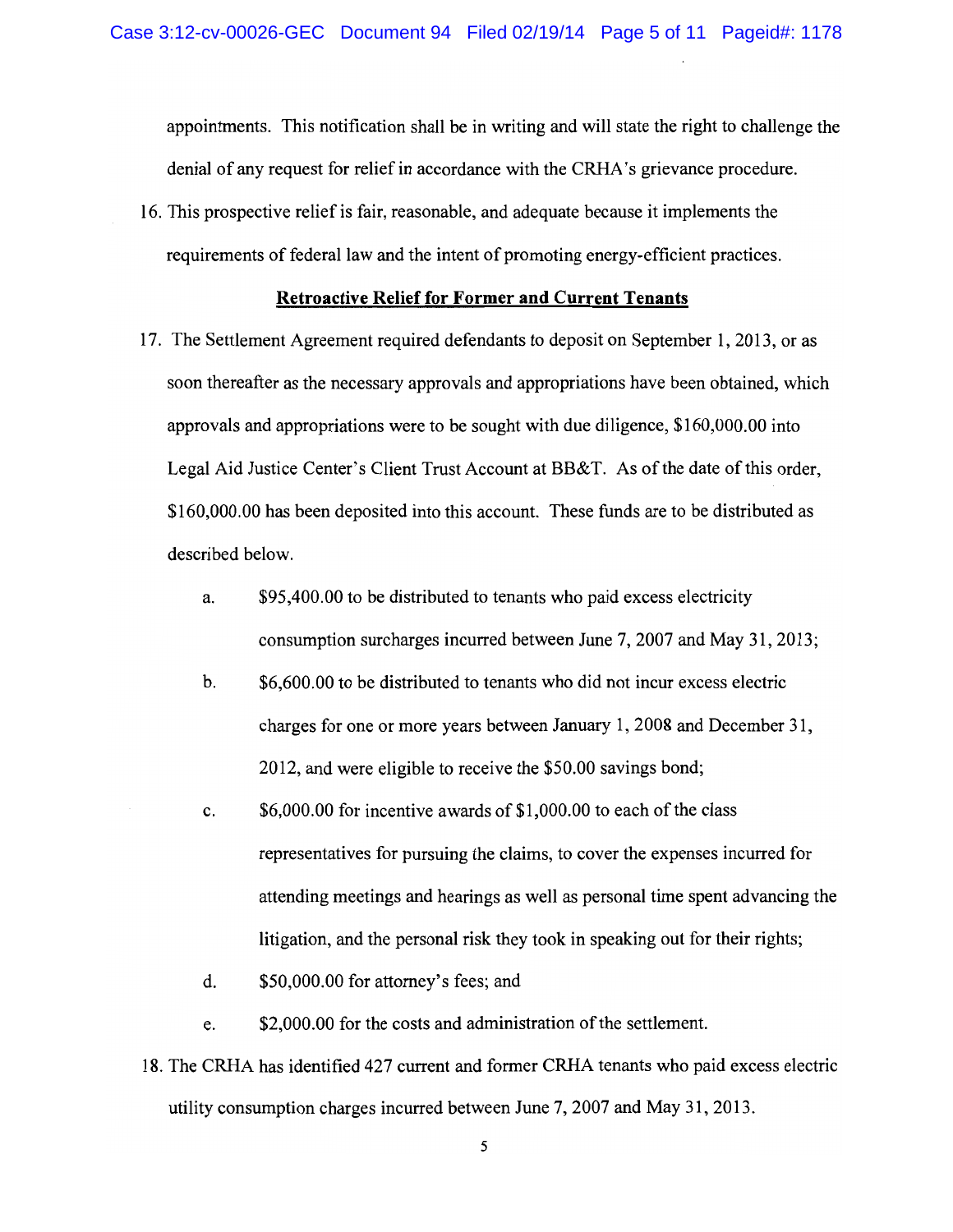- 19. The total amount of excess utility consumption surcharges eligible for reimbursement is \$288,717.24. See (Preliminary Approval Order, Attachment 2, Dkt 83.)
- 20. Current and former CRHA tenants eligible for reimbursement payments are identified by numbers in Attachment 2 along with the amounts they are entitled to receive.
- 21. The current and former tenants for whom Class Counsel has valid addresses will receive an amount equivalent to at least 33.043 percent of the excess utility consumption fees charged to them between June 7, 2007 and May 31, 2013 and paid by them.
- 22. The settlement regarding the excess fee charge is fair to all class members who were charged these fees because they each receive the same proportionate share. It is reasonable and adequate because they receive approximately one-third of the charges that were allegedly improperly charged, and it avoids the risk that a determination on the merits could result in actual damages of far less than the amount charged.
- 23. Current and former tenants for whom Class Counsel has valid addresses and who stayed below their total annual electric utility allowance between January 1, 2008 and December 31, 2012 and thus were eligible for a \$50 savings bond pursuant to the 2003 CRHA Board Resolution will receive \$50.00 for each year they were eligible. The households eligible for the \$50 bonds are identified by number in Attachment 3 to the Preliminary Approval Order (Dkt 83).
- 24. The settlement regarding the \$50 savings bond is fair to all class members who were eligible for the savings bond because each is receiving the value for which they qualified. It is reasonable and adequate because they kept their electrical usage below the allowance and did not receive the bond they were promised.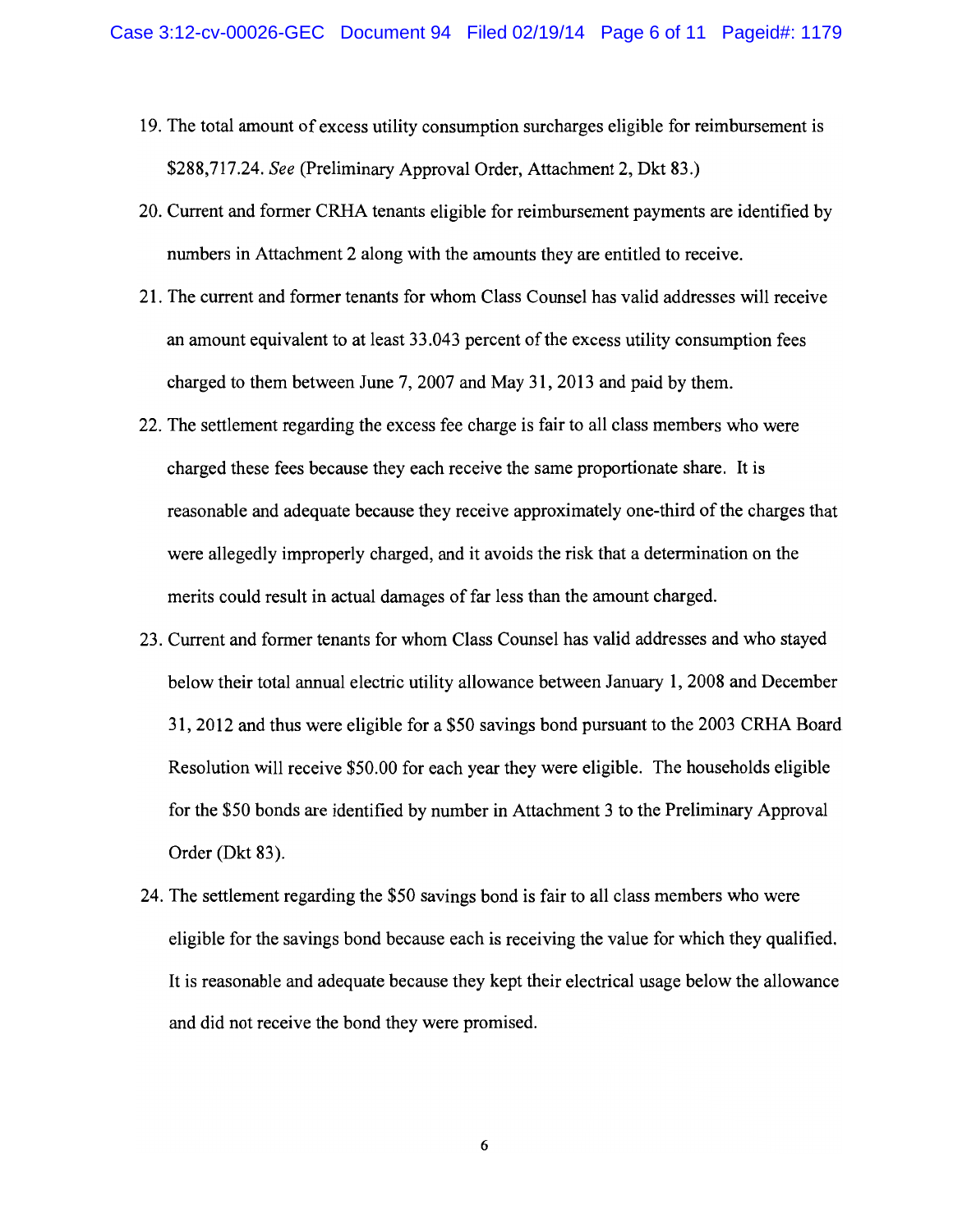25. The former tenants for whom Class Counsel has no valid address will have their equivalent amounts held in trust by Class Counsel for six months from when the checks are first sent to known addresses.

### **Notice of Settlement**

- 26. Class Counsel provided the best practicable notice to all class members and mailed individual notice to class members whose addresses could be determined. Class Counsel is responsible for distributing the settlement proceeds. Class Counsel has provided a declaration that the actual costs of doing this exceeded \$2,000.00. Class Counsel will receive \$2,000.00 out of the total settlement amount as administration costs.
- 27. Class Counsel mailed the approved Notice of Class Action Settlement (Preliminary Approval Order, Attachment 4, Dkt 83) to each of the Class Members who could be located. The Notice of Class Action Settlement described the following: the nature of this action; the definition of the class certified; the class claims and issues raised; the proposed amounts to be distributed for reimbursements; percentage of excess utility fees that class members will be reimbursed; that class members have the right to hire an attorney; that the court will exclude any member who requests exclusion; the time and manner for requesting exclusion; and the binding effect of a class judgment on class members. This Notice also advised Class Members that they may contact Class Counsel if they would like further information.
- 28. Initially, addresses were found for all but eight Class Members. Notices were originally sent to 383 of the 436 class members, of which 45 notices were returned. Second and third mailings totaling 83 notices to additional tenants as well as some whose notices were initially returned yielded another 21 notices returned because of invalid addresses. Ultimately, of the 436 class members, 41 did not receive a notice because it was returned.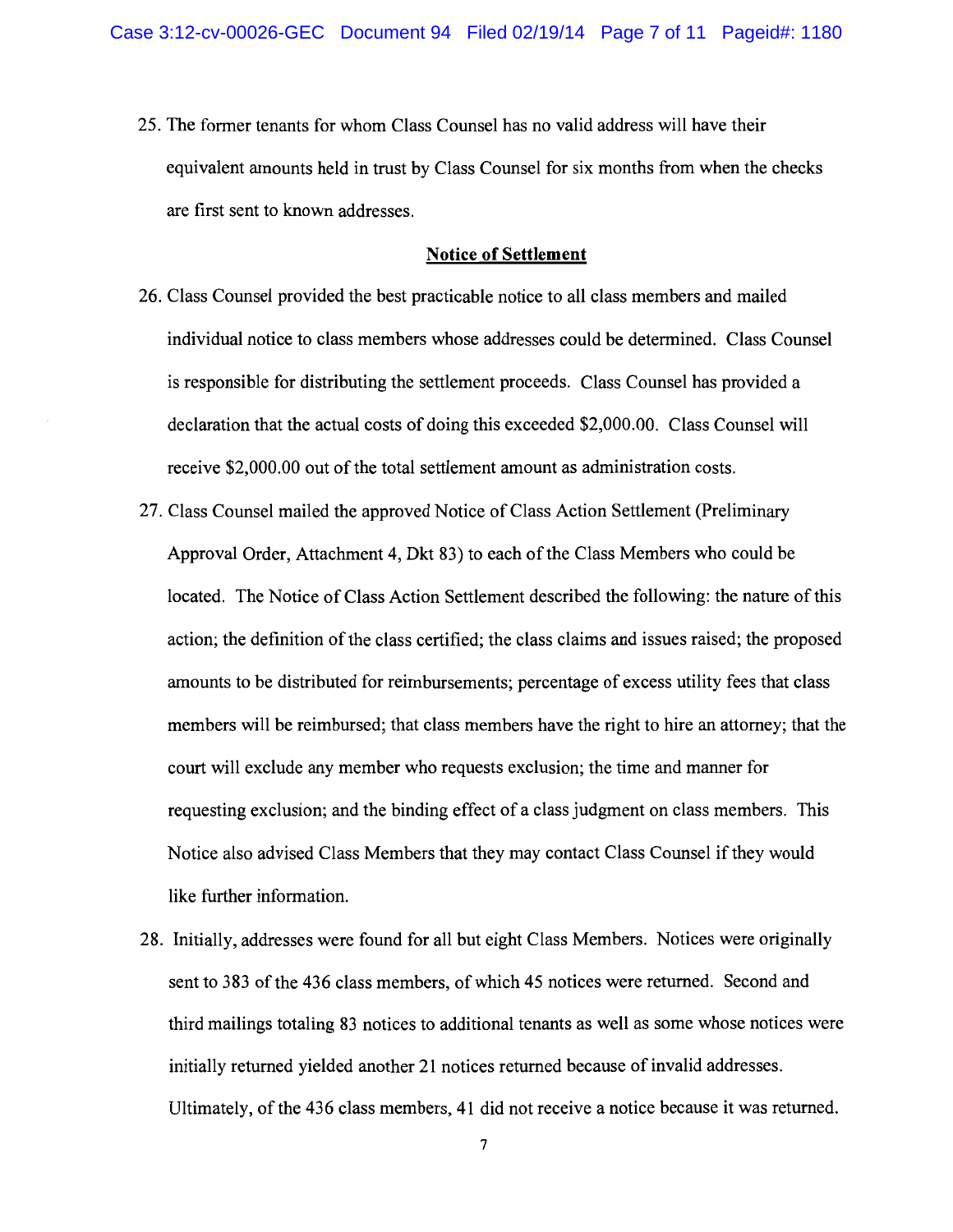Thus, Class Counsel does not have valid addresses for 41 out of 436 total class members. Consequently, checks will be issued to approximately 94% of the Class Members. Based on this information, the court finds that the notice provided was reasonable, adequate, and the "best... practicable" under the circumstances and, thus, that it satisfied the requirements set forth in Rule 23. See Fed. R. Civ. P.  $23(c)(2)(B)$ .

29. On November 8, 2013, Defendants mailed the notice required pursuant to the Class Action Fairness Act of 2005 ("CAFA") to the Attorney General of the United States and to the Attorney General of the Commonwealth of Virginia. More than 90 days have passed since such notice was provided and no response has been received. See 28 U.S.C.  $\S$  $1715(d)$ .

## Objection, intervention, or opt-out

- 30. No Class Member or Class Counsel disagreed with the determination as to the class members' eligibility for reimbursement or the amount of the reimbursement.
- 31. No Class Member opted out.
- 32. One objection was received which set forth a unique set of circumstances and asserted that the particular payment amount was inadequate. This objection raised no issues as to whether the terms of the Settlement Agreement were fair, adequate, and reasonable for the class. This objection is overruled.
- 33. No Class Member has sought to intervene.
- 34. If an appeal is filed which does not set aside this settlement, any payment or form of other consideration provided to any intervenor or objector must first be presented to the Court for approval by motion. The motion that is made on behalf of any objector or intervenor must separately identify the consideration to be provided to the objector or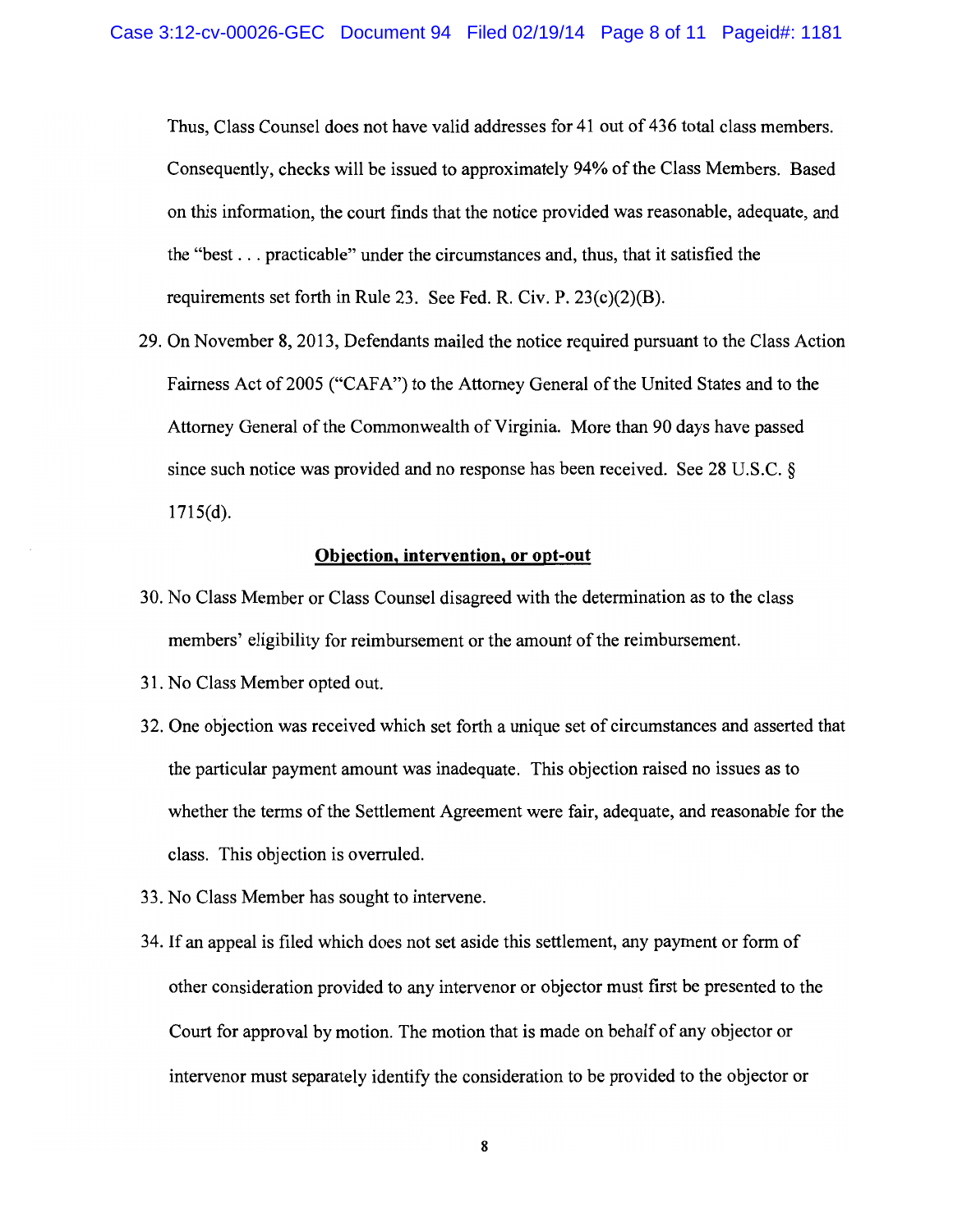intervenor, any attorney's fees that are to be paid, and the benefit that the objector or intervenor conferred upon the class.

## **Distribution of money**

- 35. Each named Plaintiff and Class Member's proportionate total share of the Settlement Fund to be distributed from the Settlement Fund will be calculated as follows:
	- (a) Each named Plaintiff and Class Member whose identifying number appears on Attachment 2 receives their percentage recovery for electricity surcharges between June 7, 2007 and May 31, 2013 as listed in Attachment 2.
	- (b) Each named Plaintiff or Class Member whose identifying number appears on Attachment 3 receives a payment of \$50.00 for each year identified in which that named Plaintiff or Class Member did not exceed their annual electrical allowance.
	- In consideration for their commitment to the pursuit of the claims  $(c)$ in this action on behalf of themselves and the Class, the individual named Plaintiffs in this action will receive \$6,000.00 from the Settlement Fund. This represents an incentive award of \$1,000.00 to each named Plaintiff for participation as a class representative to cover the expenses incurred for attending meetings and hearings as well as personal time spent advancing the litigation and the personal risk they took in speaking out for their rights. This amount is within the normal range for incentive awards of class actions of this size.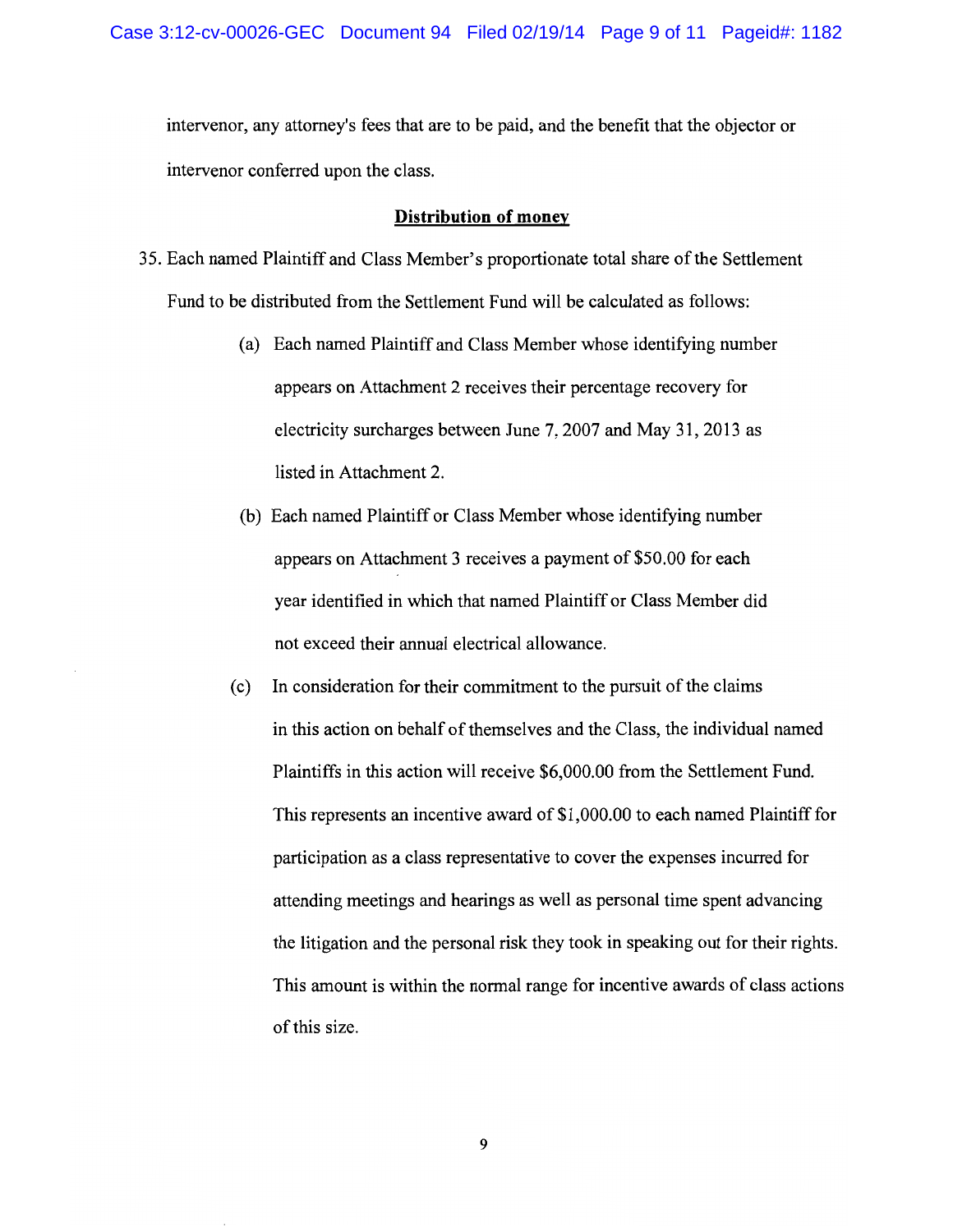(d) The settlement funds shall remain in escrow pending the resolution of any appeal from this order. If such an appeal is successful, the funds shall be returned to the Defendants should they so elect.

# Disposition of Unclaimed Funds (Cy Pres)

36. Any unclaimed funds in the escrow account as of six months after the checks have first been disbursed shall be distributed to the Albemarle Housing Improvement Project (AHIP), to be held in trust for the use by then-current tenants of CRHA facilities for monetary assistance toward the purchase of energy-efficient cooling equipment or energy-efficiency improvements.

# **Attorneys' fees and costs**

- 37. The settlement includes \$50,000.00 in attorneys' fees, payable to Legal Aid Justice Center. This sum represents only a portion of the total hours spent by Plaintiffs' attorneys on this case multiplied by the lodestar rates of those attorneys representing reasonable rates for attorneys of comparable experience in the same market area. The court finds that the award of attorneys' fees is fair and reasonable.
- 38. Class Counsel also receives \$2,000.00 out of the total settlement amount to cover the costs of settlement administration.

## **Continuing Jurisdiction**

39. The Court shall have continuing jurisdiction, during the term of this Agreement, to enforce this Settlement Agreement's terms, and to enforce the Final Judgment.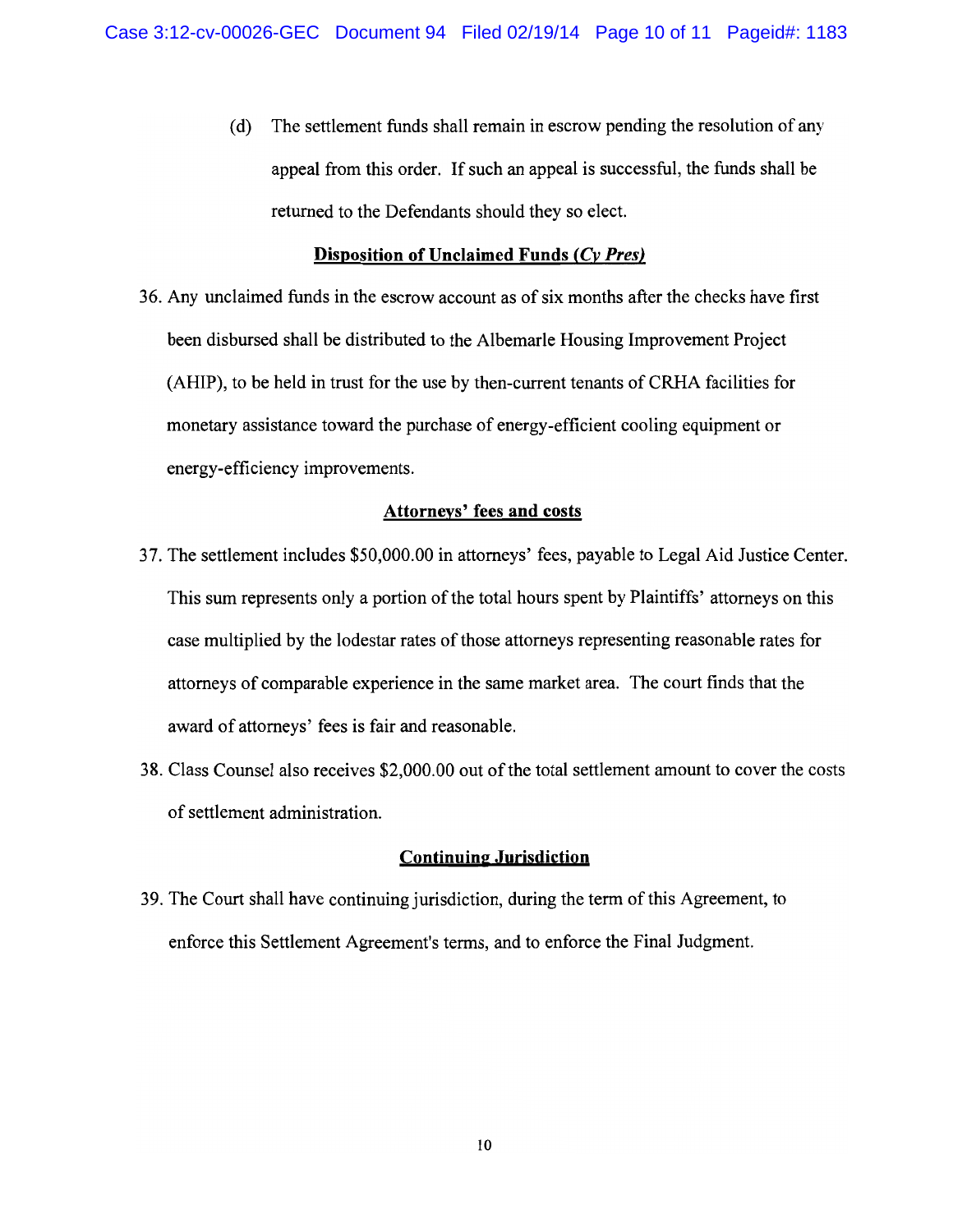The Clerk is directed to strike the case from the court's active docket and to send certified copies of this order to all counsel of record.

ENTER: This  $18 \frac{18}{10}$  day of February, 2014.

Isen Concar

Chief United States District Judge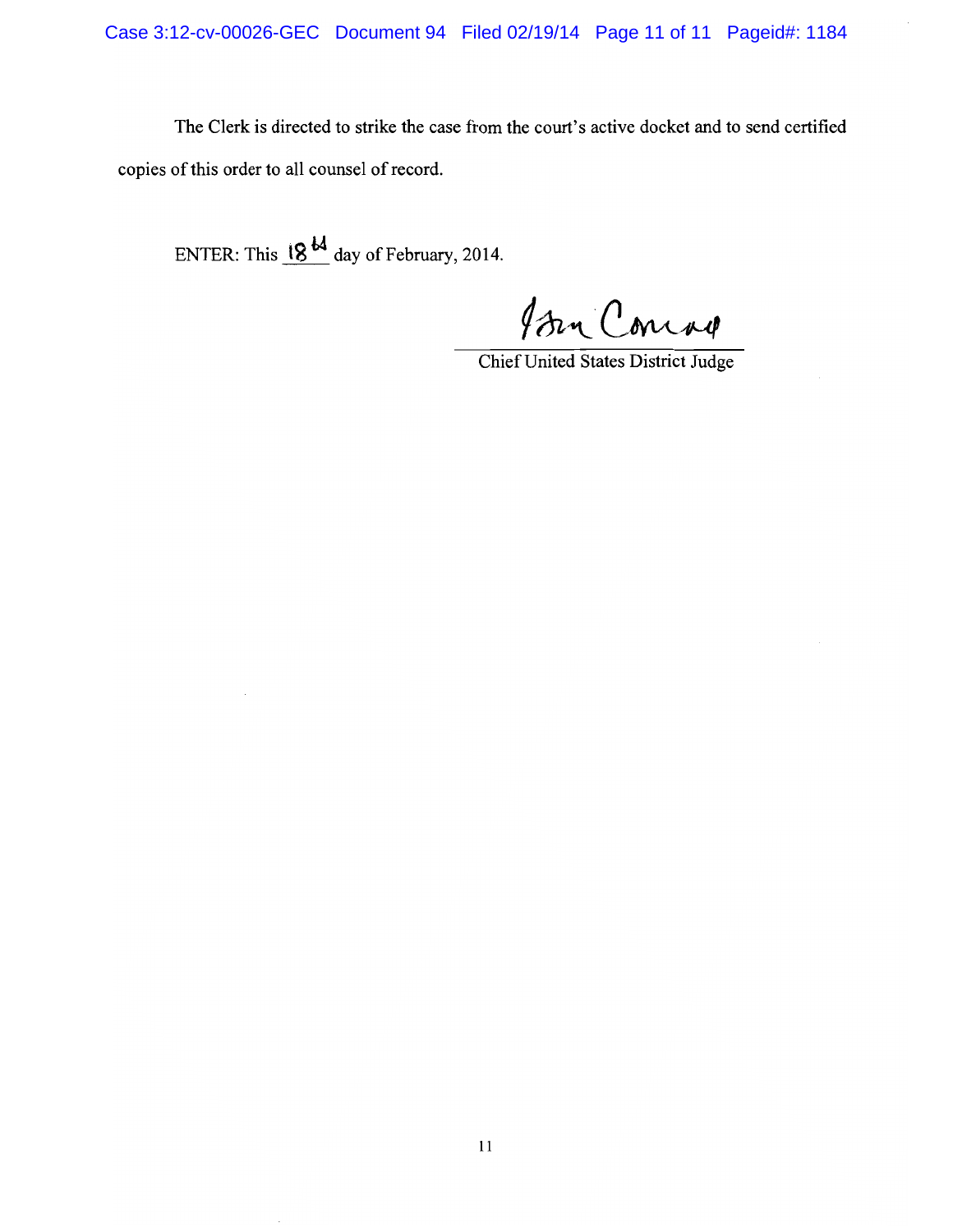# **IN THE UNITED STATES DISTRICT COURT FOR THE WESTERN DISTRICT OF VIRGINIA Charlottesville Division**

| Janyce LEWIS, Deborah COOPER, Clarissa FOLLEY,                   |                       |
|------------------------------------------------------------------|-----------------------|
| Harold FOLLEY, Earletta GLADDEN and Telambria TINSLEY,           |                       |
| Individually and on behalf of all persons similarly situated and |                       |
| Charlottesville Public Housing Area Residents (PHAR)             |                       |
|                                                                  |                       |
| Plaintiffs,                                                      |                       |
|                                                                  |                       |
| v.                                                               |                       |
|                                                                  | Case No.: 3:12cv00026 |
|                                                                  |                       |
| CHARLOTTESVILLE REDEVELOPMENT &                                  |                       |
| HOUSING AUTHORITY,                                               |                       |
|                                                                  |                       |
| CONSTANCE DUNN, in her official capacity                         |                       |
| As the Executive Director of the Charlottesville                 |                       |
| Redevelopment and Housing Authority                              |                       |
|                                                                  |                       |
| Defendants.                                                      |                       |

# **DRAFT SETTLEMENT AGREEMENT**

The Parties, each having advice and representation of legal counsel and in exchange for sufficient and valuable consideration enter into this Settlement Agreement. This Agreement resolves all of the claims and causes of action that were asserted in this action or that arise from the facts alleged in the Second Amended Complaint subject to the terms and conditions set forth below.

1. **Plaintiffs**. Plaintiffs in this class action are tenants and former tenants of the Charlottesville Redevelopment and Housing Authority who are subject to the Housing Authority's July 2003 resolution on utility allowances. The Charlottesville Public Housing Association of Residents (PHAR) is also a plaintiff. Plaintiffs seek declaratory,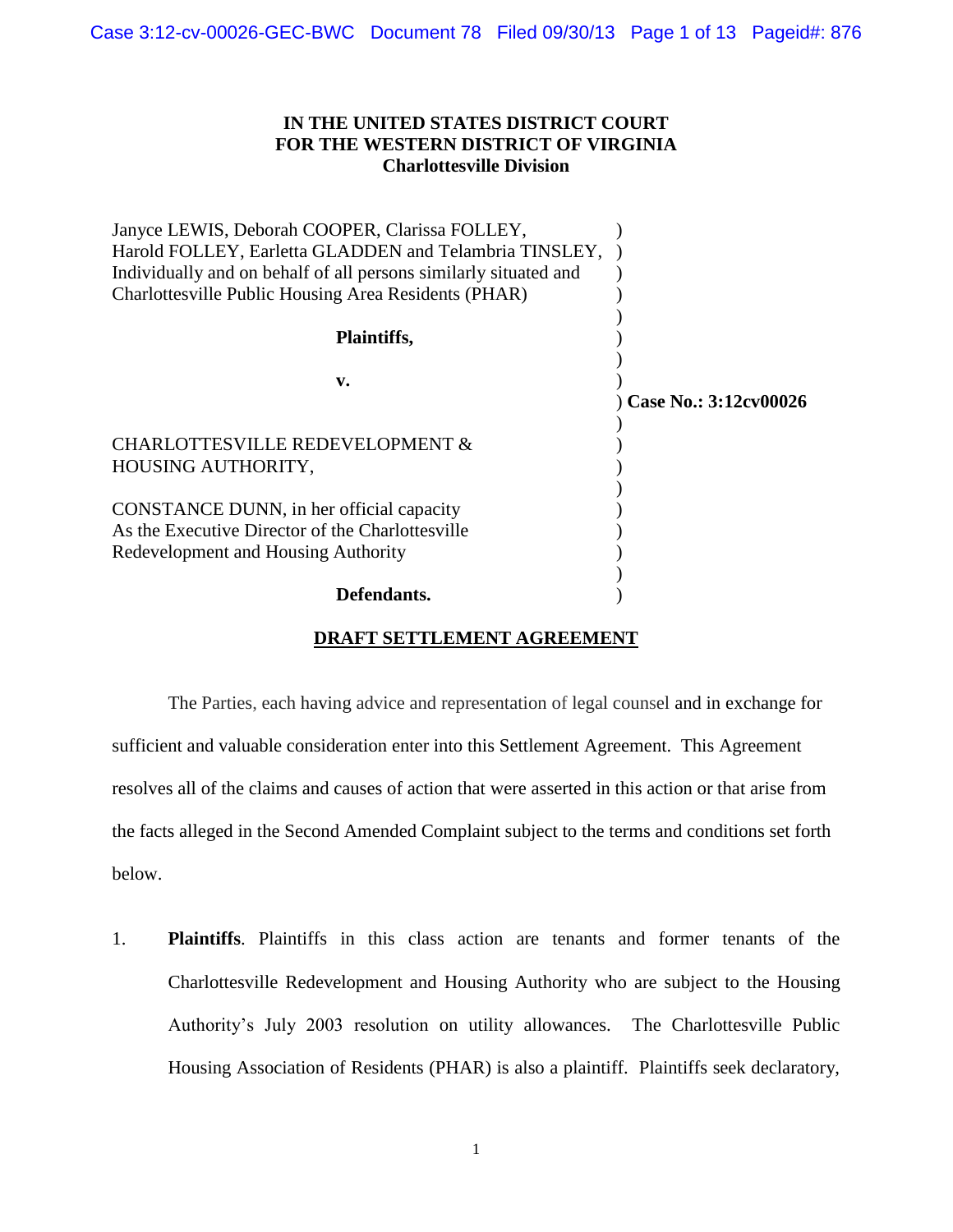injunctive and monetary relief for violations of the Brooke Amendment to the U.S. Housing Act of 1937 (42 U.S.C. § 1437 *et seq*.), the regulations of the Department of Housing and Urban Development, the Housing Authority's lease, and Resolution No. 2058, July 28, 2003, of the Housing Authority Board.

- 2. **Defendants**. Defendants in this case are the Charlottesville Redevelopment and Housing Authority and Constance Dunn, the Executive Director of the Charlottesville Redevelopment and Housing Authority.
- 3. **Scope**. This Settlement Agreement is entered into as a settlement of all claims for declaratory, injunctive and monetary relief as set forth in Plaintiffs' Second Amended Complaint, filed on December 13, 2012, as well as a settlement of all attorneys' fees and costs. The parties agree to the following terms.

**NOW, THEREFORE,** the undersigned Plaintiffs and the CRHA Defendants agree as follows:

## **I. BACKGROUND**

- 4. Plaintiffs who are current and former tenants of the Charlottesville Redevelopment and Housing Authority (CRHA) filed this class action on June 7, 2012, challenging the CRHA's failure to provide adequate and documented electric utility allowances as required by the U.S. Housing Act of 1937 (Housing Act) and the regulations of the U.S. Department of Housing and Urban Development (HUD) (hereinafter Class Action).
- 5. The CRHA is a political subdivision of the Commonwealth of Virginia with the power to sue and be sued. The CRHA owns and operates the following developments which are the subject of the suit: Westhaven (106 units), South First Street (58 units), Riverside Avenue (16 units), Madison Avenue (18 units), Michie Drive (23 units), and scattered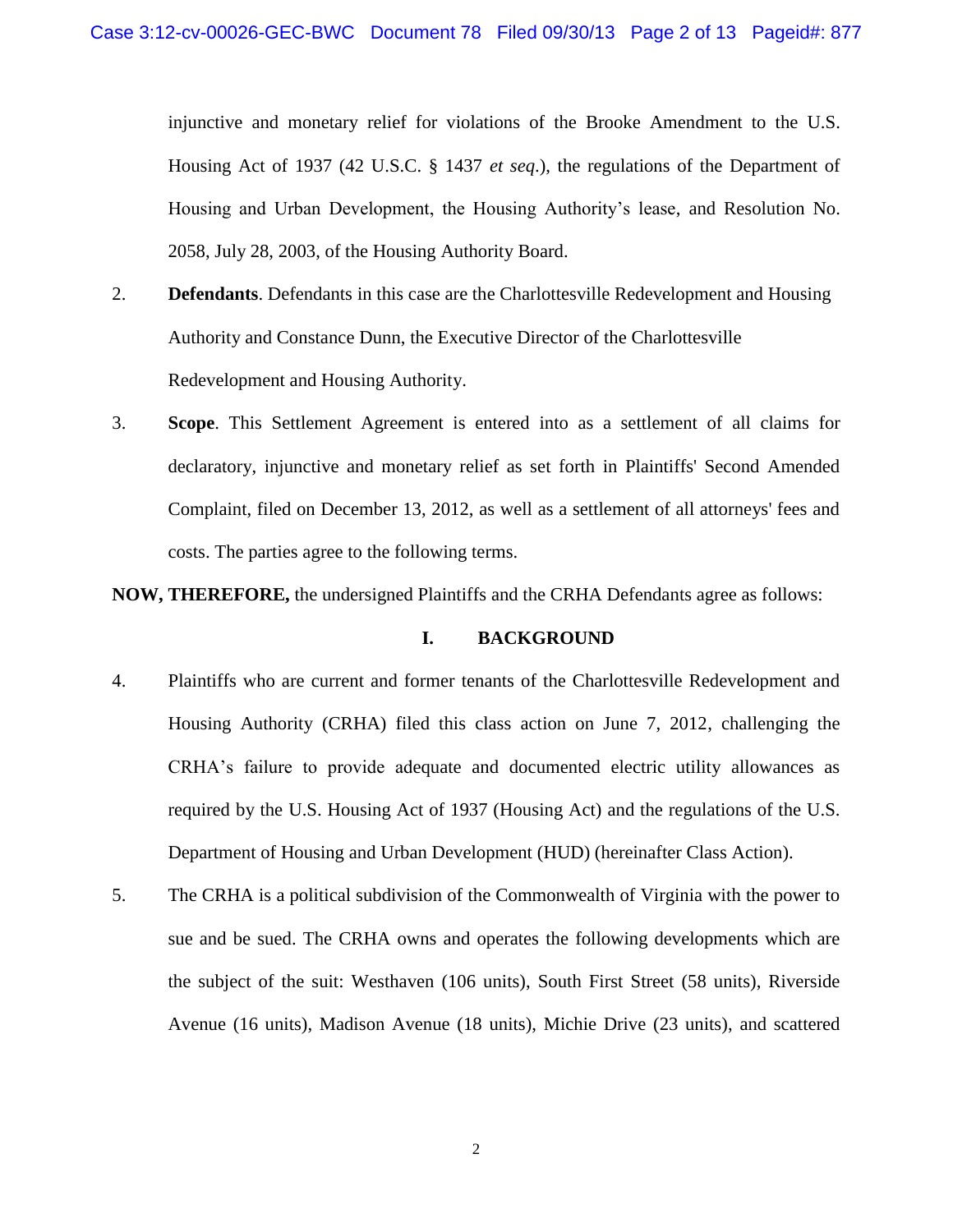sites, as public housing the funding is provided by the HUD under the Housing Act. Each of these housing developments is located in Charlottesville, Virginia.

- 6. The Parties desire to resolve, without further litigation all claims arising out of or relating in any way to Plaintiffs' Class Action and the Parties understand and agree that CRHA denies any and all allegations of wrongdoing which have arisen or may arise out of the circumstances resulting in this Class Action.
- 7. Plaintiffs' and CRHA understand and agree that neither the making of this Agreement nor anything contained herein shall, in any way, be construed or considered to be an admission by the CRHA of any wrongdoing or noncompliance with any federal, state, or local statute, public policy, tort law, contract law, common law, or of any other wrongdoing whatsoever;
- 8. The Housing Act mandates that public housing tenants residing in the CRHA units cannot be charged more than thirty percent (30%) of their adjusted monthly income for rent which includes allowances to cover reasonable consumption of utilities. *See* 42 U.S.C. § 1437 *et seq*. The Housing Act also allows the CRHA to establish a utility allowance program and establish surcharges for electric utility consumption in excess of the allowances. The class action challenges CRHA's electric utility allowance program and assessments of residents with a surcharge for excessive electric usage based on a 2003 study of utility rates, in effect from 2003 until May 31, 2013
- 9. The tenants contend that the 2003 study established utility allowances that resulted in large numbers of tenants being charged excess electric usage fees. Thus, many tenants have paid amounts for rent plus reasonable quantities of utilities that exceed the statutory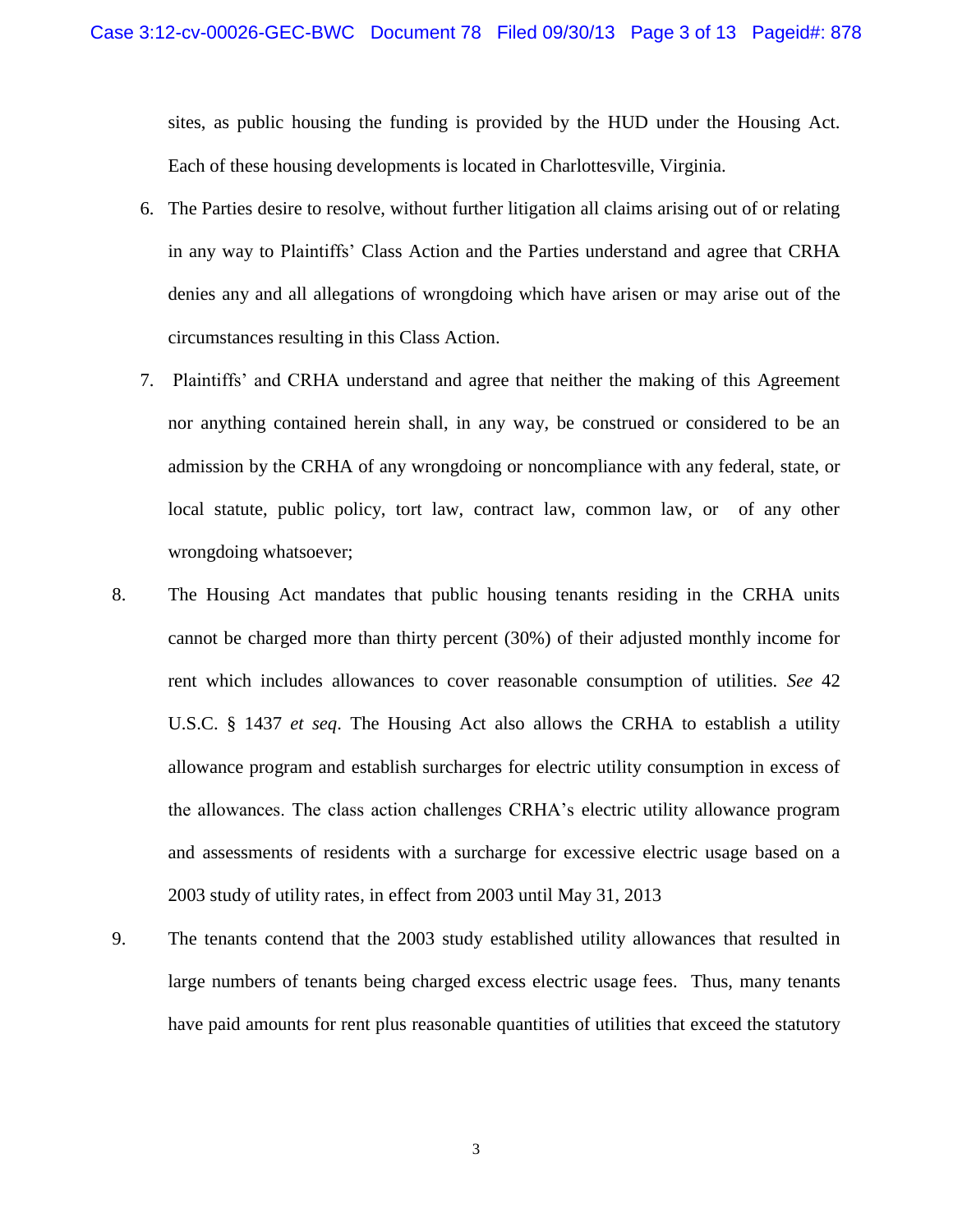maximum of 30% of their adjusted monthly income as the resident contribution. The CRHA disagrees with the above contention.

- 10. The HUD regulations require the CRHA to promulgate criteria and procedures for adjusting utility allowances for tenants who are elderly, disabled, ill or otherwise have special needs for usage of electricity beyond their control. The CRHA has not promulgated such procedures. 24 C.F.R. § 965.508. The CRHA contends it had a HUD approved grievance procedure in place which allowed it to adequately deal with this matter.
- 11. In the 2003 CRHA Board Resolution No. 2058, CRHA promised to provide households with a \$50 savings bond if they did not exceed their annual electrical consumption allowance. CRHA has never provided any qualifying household that incentive, but denies it has acted inappropriately in this matter. The tenants contend that their claims are based upon *inter alia* the terms of the CRHA's lease agreement, 42 U.S.C. §§ 1437a and d; 42 U.S.C. § 1983; 24 C.F.R §§ 965.502, 505, 506, 507 and 508; and 24 C.F.R. §§ 966.4 and 966.5. The CRHA denies these legal conclusions.
- 12. The CRHA denies any liability stemming from its imposition of excess electric utility consumption charges and/or any other claims subject to the Class Action.
	- 13. ,The CRHA agrees to enter into this Settlement Agreement to avoid further expenses, additional delay, and the risk inherent in litigation and therefore in consideration for the settlement terms below, including the release of claims, the Parties agree as follows: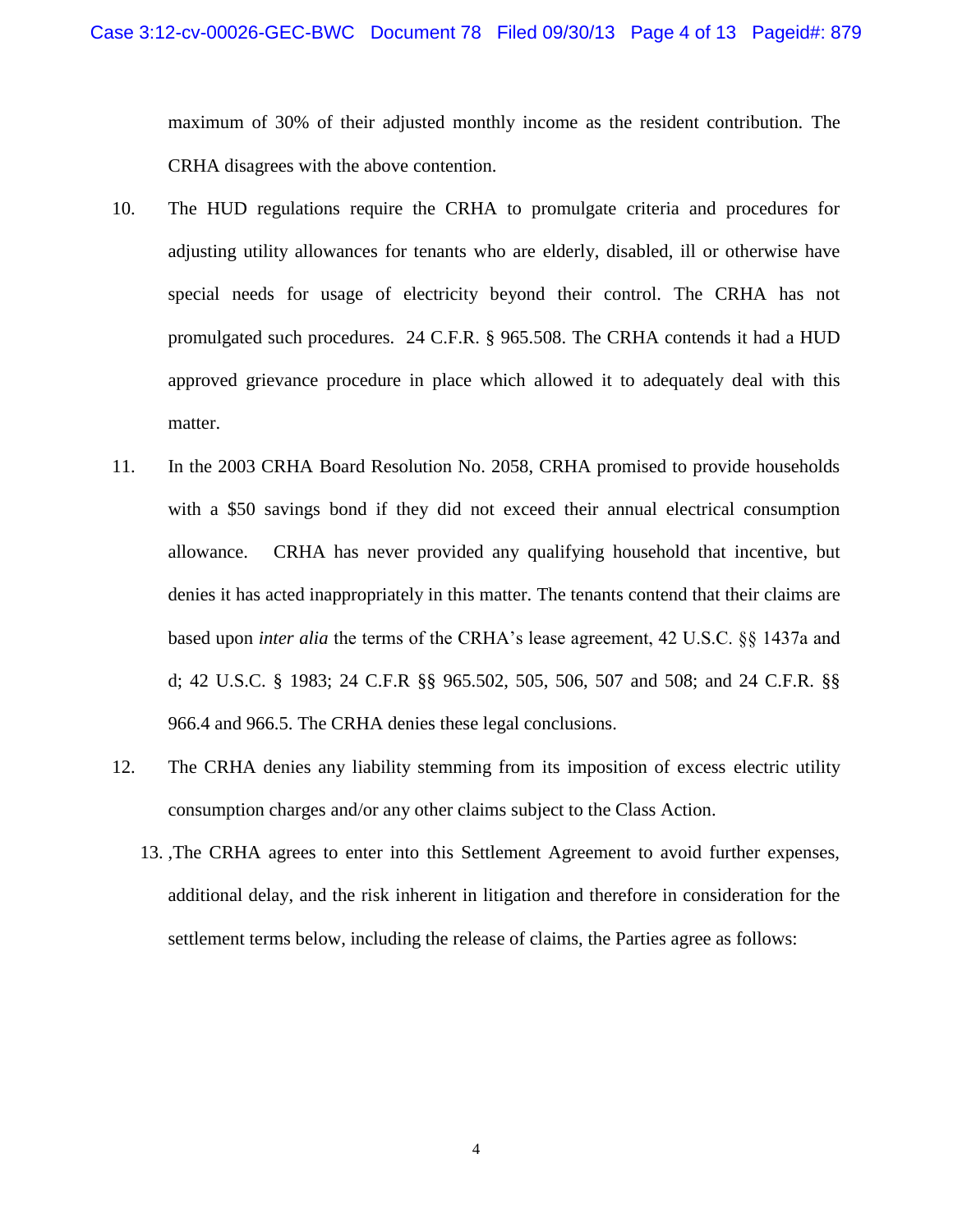### **II. SETTLEMENT TERMS**

### 14. **The settlement class shall be :**

All current and former Charlottesville public housing residents since June 7, 2007 who were subject to CRHA's 2003 resolution regarding utility allowances.

## **Prospective Relief for Tenants**

15. Prospective relief will begin on the day final approval is given, including any approval from the U.S. Department of Housing and Urban Development, and all appeal times have run. If no appeal is filed from a final order in this case, then thirty days after entry of a final judgment approving this class settlement, the terms of this prospective relief shall take effect.

16. The CRHA electricity allowances will be based on the 2010 HUD calculator as compiled by 2rw (Attachment 1 to the Proposed Preliminary Order). These kilowatt/hour allowances will continue for a period of five years. The parties agree that the adoption of this study is pursuant to this Settlement Agreement, and therefore Plaintiffs subject to this Class Action agree to waive any notice and comment requirements under federal and/or state law in the interest of compromise and that CRHA's adoption of such a study shall be deemed to be lawful and valid for the term required under this Settlement Agreement. Plaintiffs agree to file no claims challenging the validity of the attached 2010 HUD Calculator Study during the five year term required under this Settlement Agreement.

17. The rate for electricity billed to tenants shall be \$.074 per kilowatt hour exceeding the allowance. This rate will continue for a period of five years.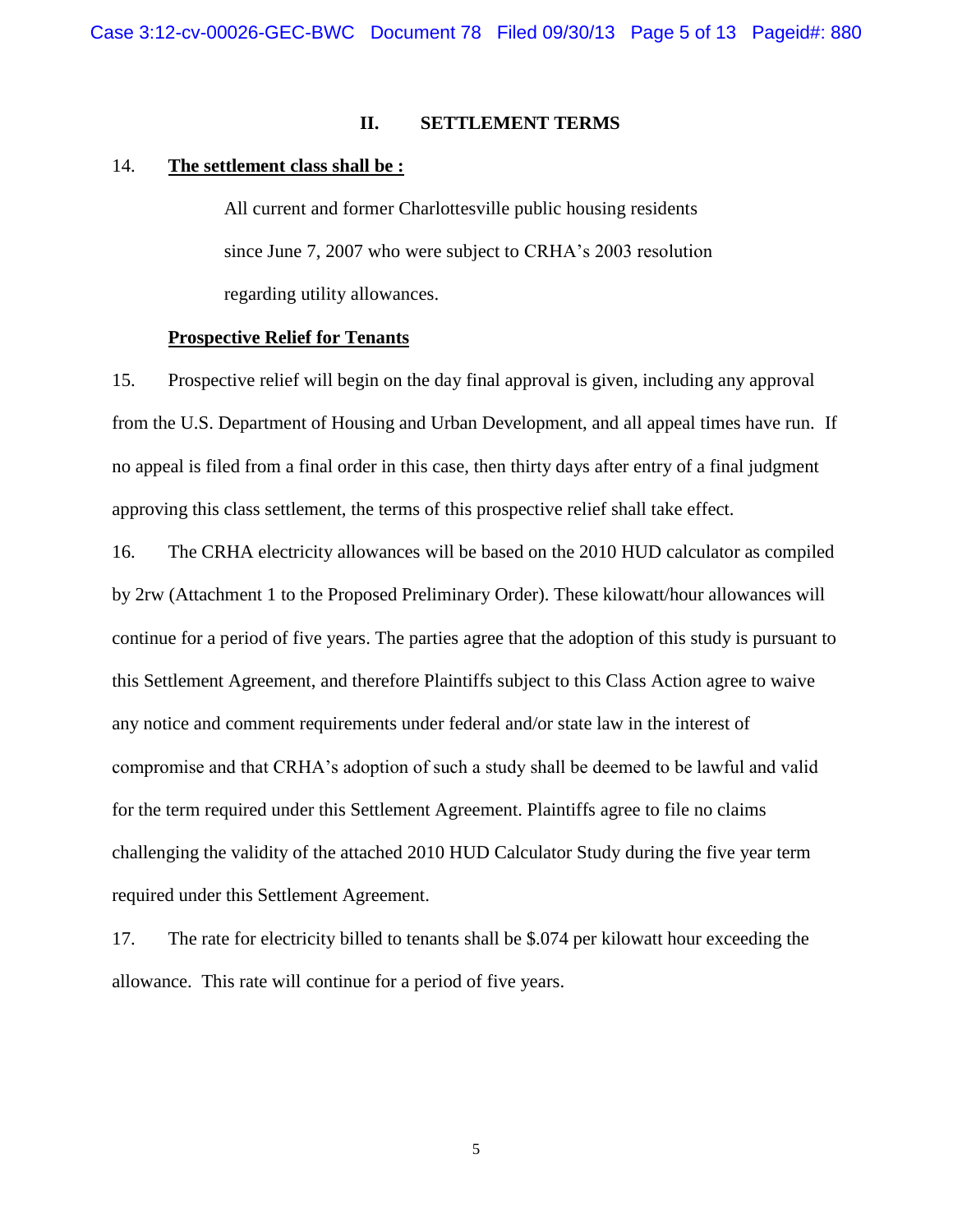18. The tenants of each of the 251 units metered and actually charged for utilities shall receive a credit of \$15.00 per month, to be applied for thirty-six (36) months. Such credits shall be applied at the tenant's discretion.

19. Thereafter, the tenants of each of the 251 units metered and actually charged for utilities shall receive a credit of \$5.00 per month to be applied for twenty-four (24) months. Such credits shall be applied at the tenant's discretion. This credit shall be placed on the account of the household assigned to each of the 251 units metered and actually charged for utilities, to be used for any purpose associated with the lease.

20. The CRHA shall implement an individual relief policy for tenants who are elderly, disabled, ill, or otherwise have special needs for usage of electricity beyond their control. The proposed notice and policy is attached. (Attachment A). The Parties agree that the adoption of the proposed Notice and Policy is pursuant to this Settlement Agreement, and therefore Plaintiffs subject to this Class Action agree to waive any notice and comment required under Federal and/or State law in the interest of compromise and that CRHA's adoption of such Notice and Policy shall be deemed to be lawful and valid for the term required under this Settlement Agreement. Plaintiffs agree to file no claim challenging the validity of the Notice and Policy during the five year term required under this Settlement Agreement.

21. The CRHA shall notify tenants of the right to request relief from the imposition of utility surcharges upon implementation of this Agreement, upon their admission into the public housing program, at their initial lease execution and at their annual recertification appointments. This notification shall be in writing and shall state the right to challenge the denial of any request for relief in accordance with the CRHA's grievance procedure.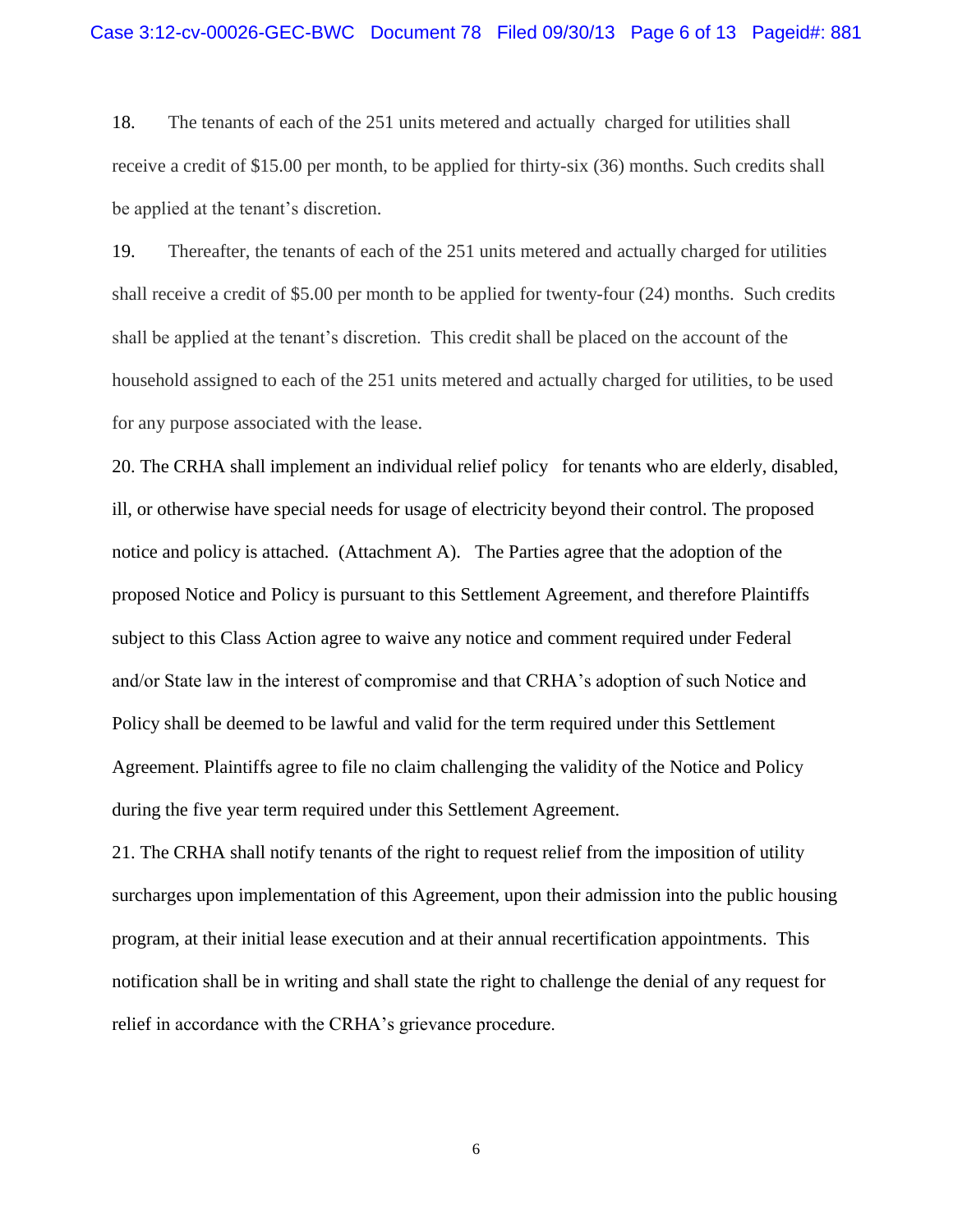## **Retroactive relief for former and current tenants:**

22. On September 1, 2013 or as soon thereafter as the necessary approvals and appropriations have been obtained, which approvals and appropriations shall be sought with due diligence, defendants will deposit in an account at BB&T in the name of Legal Aid Justice Center – Client Trust, EIN 54-0884513, the total of \$160,000.00. This amount and the interest that accrues on it will be distributed as follows:

- a. \$95,400.00 to be distributed to tenants who paid excess electricity consumption surcharges incurred between June 7, 2007 and May 31, 2013;
- b. \$6,600.00 to be distributed to tenants who did not incur excess electric charges for one or more years between January 1, 2008 and December 31, 2012, and were eligible to receive the \$50.00 savings bond;
- c. \$6,000.00 for incentive awards of \$1,000.00 to each of the class representatives for pursuing the claims, to cover the expenses incurred for attending meetings and hearings as well as personal time spent advancing the litigation, and the personal risk they took in speaking out for their rights;
- d. \$50,000.00 for attorney's fees
- e. \$2,000.00 for costs and administration of the settlement.

If the Court requires changes in the method of distribution, it will not alter this agreement.

23. The CRHA has identified that (Total tenants) current and former CRHA tenants paid excess electric utility consumption charges incurred between June 7, 2007 and May 31, 2013. 24. The total amount of excess utility consumption surcharges eligible for reimbursement is

\$288,717.24, (see Attachment 2 to the Proposed Preliminary Order). Current and former CRHA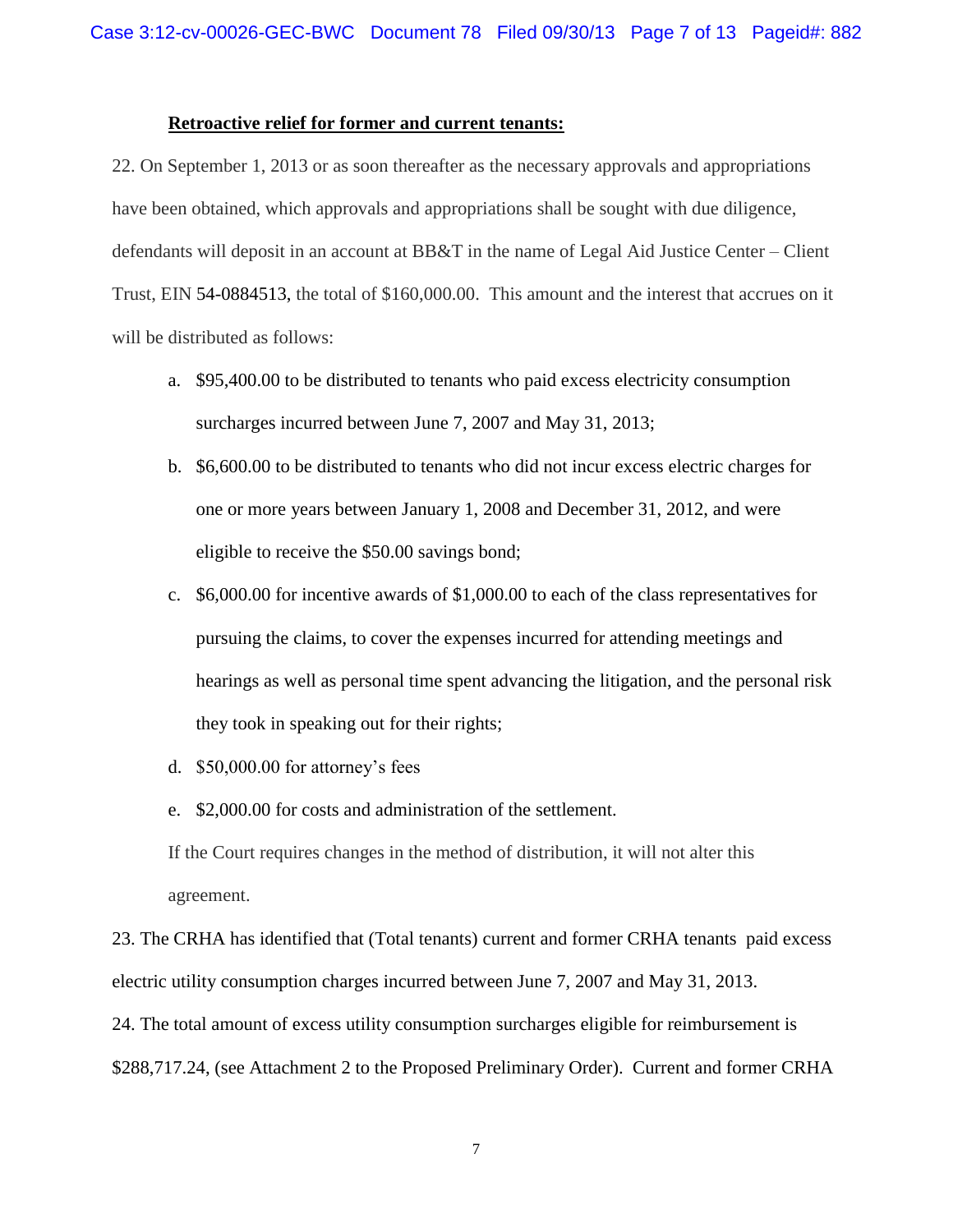tenants eligible for reimbursement payments are identified by numbers in Attachment 2 to the Proposed Preliminary Order along with the amounts they are entitled to receive.

25. Defendant is not responsible for costs associated with the distribution of proceeds.

26. Class Counsel will be responsible for providing notice to all class members and distributing the settlement proceeds.

27. Within 10 days of the Court's preliminary approval of the Settlement and class notice, Class Counsel will mail notice to each of the class members explaining the terms of the Settlement Agreement (see Attachment 4 to the Proposed Preliminary Order). CRHA shall post a prescribed Notice of detailed information about the Settlement in a prominent location at each of the public housing sites which are subjects of this lawsuit.

### **Final approval:**

28. This settlement is subject to approval by HUD. If HUD does not approve, it must file an objection to the settlement within 30 days of the date signed or this requirement is waived.

29. At their expense, plaintiffs will prepare a draft motion for class certification and for final settlement which will include all mechanics for certification of the class and the distribution of settlement proceeds. Plaintiffs will send that the motion to defendants for concurrence.

30. After Defendants and Plaintiffs have agreed on that motion, Plaintiffs will file it in the court, and Defendants will file a statement concurring in the motion.

31. The motion shall provide that the class counsel shall have a reasonable time in which to provide notice of this proposed settlement to all class members and then to seek final approval of the motion by the Court.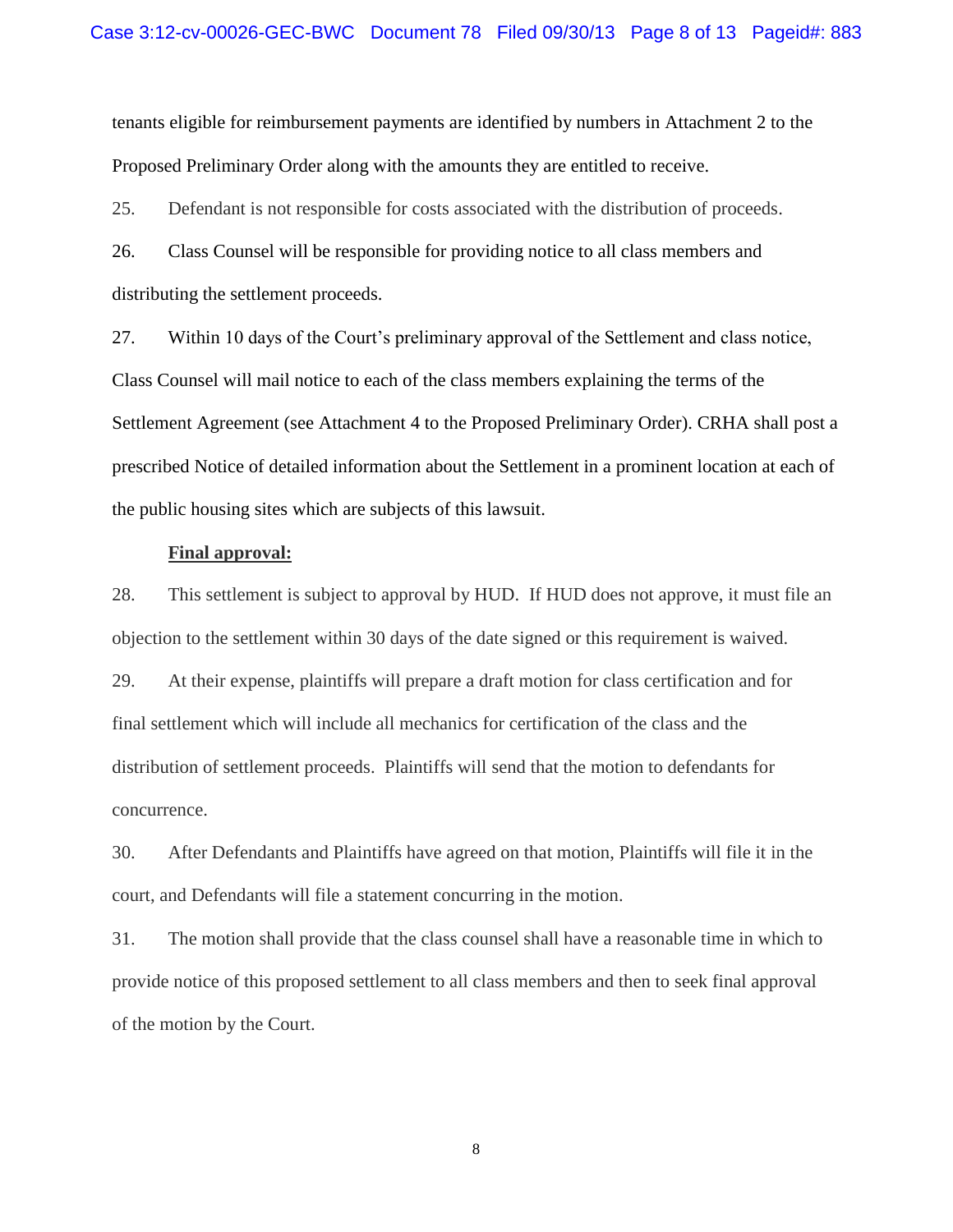## **If the Court does not approve class certification or the settlement agreement:**

32. If the Court certifies any classes or enters any orders relating to Class Representatives and Class Counsel, such actions shall not be an adjudication of any fact or issue for any purpose other than for this Agreement.

33. If the Court does not grant final approval of the Settlement, certification of the Settlement Class will be vacated, and the Parties will be returned to their positions *quo ante* with respect to the Action as if the Settlement had not been reached. If Final Judgment is not achieved, any Court orders approving the certification of any class shall be void and vacated, and no person or entity shall use such orders. In addition, no person or entity shall use or cite the facts of this Settlement, the seeking of the certification of any class under the Settlement, or that the Court preliminarily approved the certification of a settlement class, in any contested proceeding relating to the certification of any class.

### **Release of Claims:**

34. **Class Claims.** Upon Final Approval, Class Representatives, each Class Member who has not opted out of the Settlement under the terms of this Agreement, and any of their respective executors, representatives, heirs, successors, bankruptcy trustees, guardians, and all those who claim through them or who assert claims on their behalf, will be deemed to have completely released and forever discharged CRHA, its directors, officers, employees, and agents and Constance Dunn, and the Commonwealth of Virginia, Department of the Treasury, Division of Risk Management ("the Released Parties"), and each of them, from any claim, cause of action, or liability of every kind, based on the alleged violations of the Brooke Amendment to the U.S. Housing Act of 1937 (42 U.S.C. § 1437 *et seq*.) and/or any and all other claims raised in the Class Action. The claims include overcharging for excess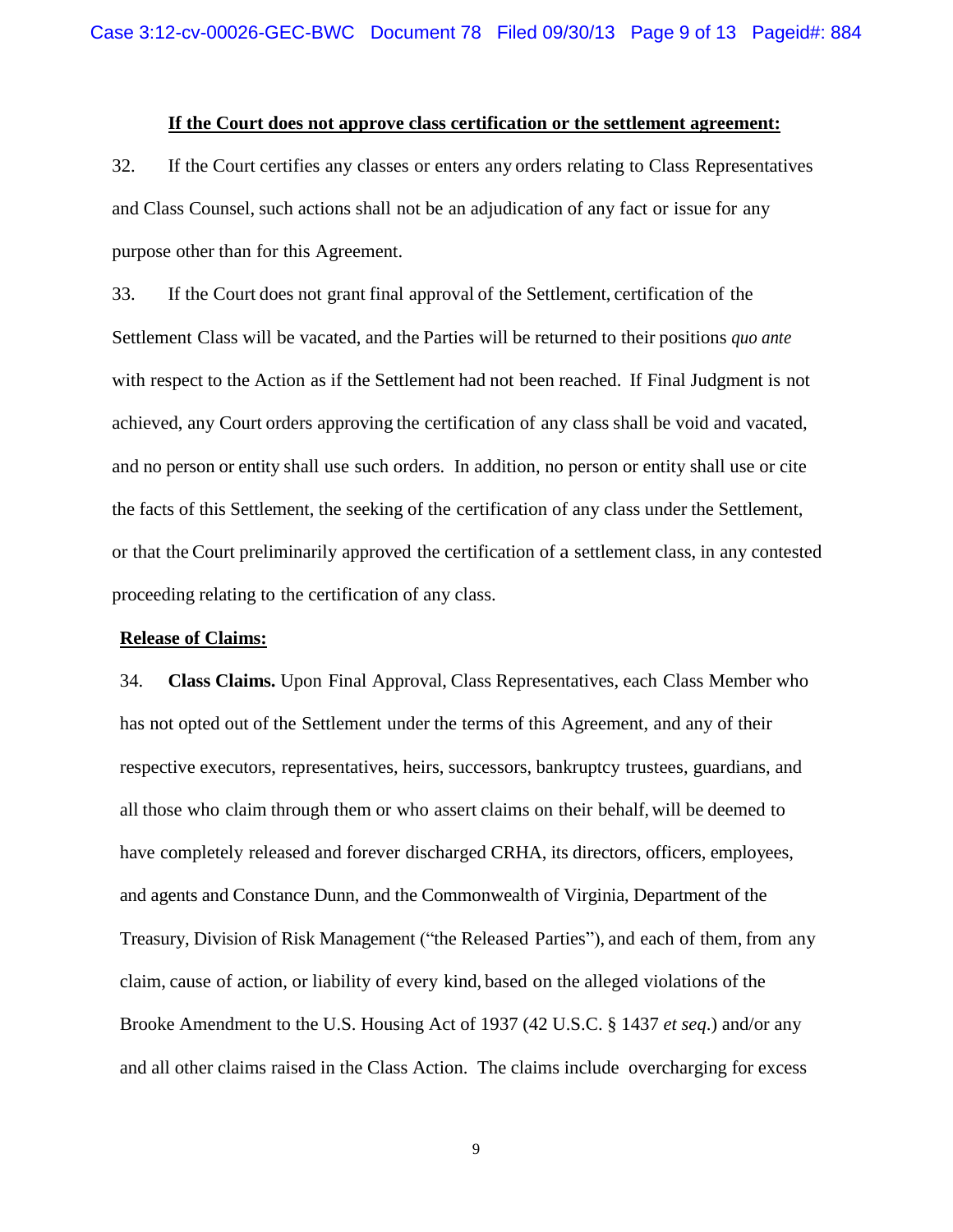electric utilities, or any other comparable federal, state, or local law, statute, regulation, or common law, and all claims for monetary, equitable, declaratory, injunctive, or any other form of relief arising from those claims, whether known or unknown, under the law of this jurisdiction. The claims also include those resulting from or arising out of the claims raised in the Action, or claims which could have been raised in this Action based on the electricity allowances, rates, and incentives established in 2003.

35. **Bar to Future Suits.** Class Representatives and Class Members who do not opt out of the Settlement may not prosecute any legal proceeding against any Released Party with respect to the claims released.

36. **Settlement Effective.** This Settlement Agreement between the Plaintiffs and the Charlottesville Redevelopment and Housing Authority Defendants (CRHA) and Constance Dunn shall be effective upon approval of the Court.

37. Dismissal of Litigation. The Class Representatives, on behalf of themselves and the Class Members, consent to the dismissal of the Action with prejudice in accordance with the terms of the Agreement, following the approval of this agreement by the court and entry of the Final Judgment Order.

38. **Enforcement.** The Court shall retain jurisdiction to enforce the judgment, releases, and bar to suits contained in this Settlement. The Settlement may be pleaded as a complete defense to any proceeding subject to this section.

WE AGREE TO THIS:

ewts, Plaintiff Plaintiff Plaintiff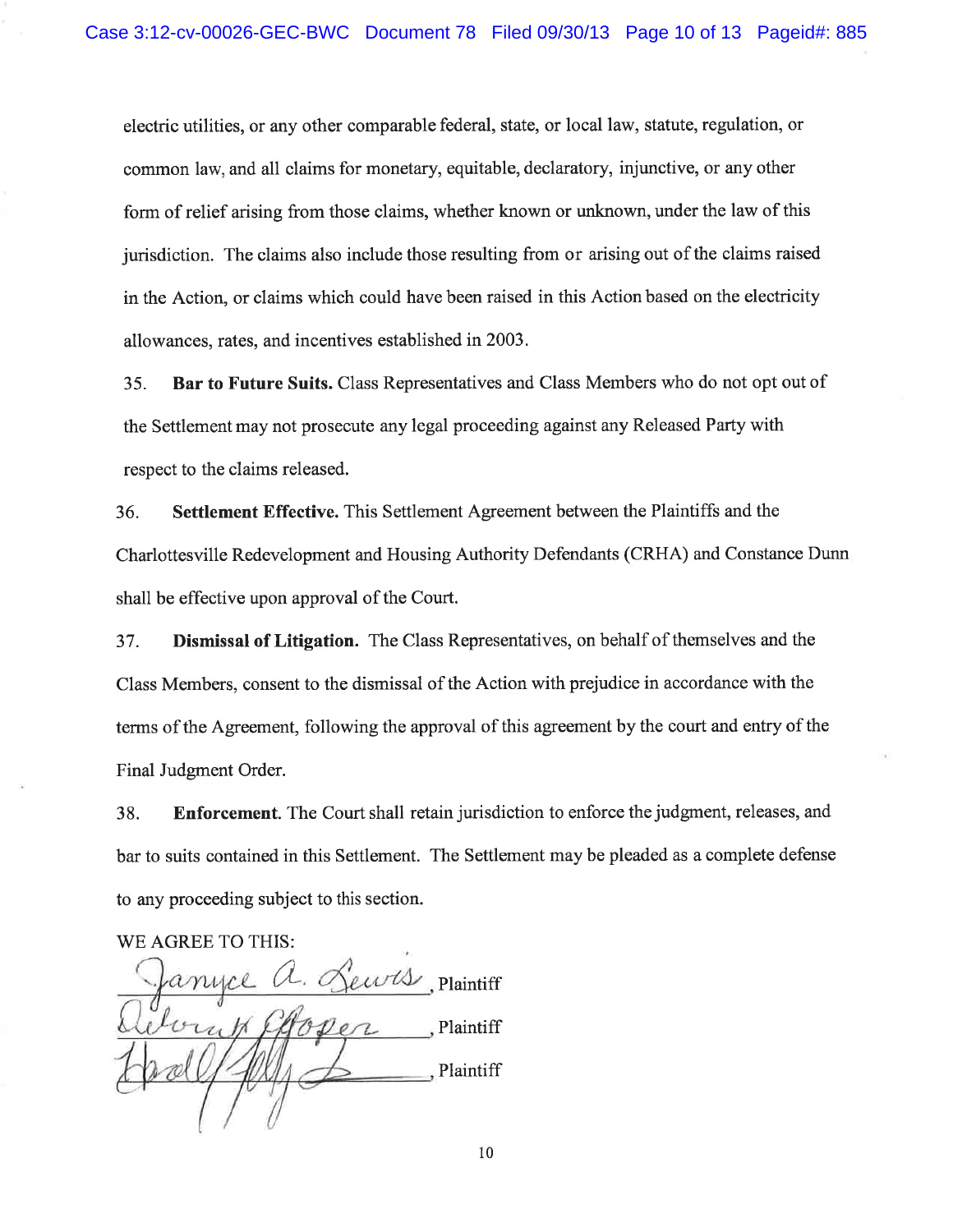Case  $\frac{2!}{12}$ -cv-00026-GEC<sub>7</sub>BWC Document 78 Filed 09/30/13 Page 11 of 13 Pageid#: 886 adder flankff Blaintiff, Representative for PHAR  $+r$  $\theta$ , Plaintiff , Plaintiff

Legal Aid Justice Center

By:

Brenda Castañeda, VSB #72809  $brenda@justice4all.org$ John Conover, VSB #17872 john@justice4all.org Abigail Turner, VSB #74437 abigail@justice4all.org Alex Gulotta, VSB #37097 alex@justice4all.org **LEGAL AID JUSTICE CENTER** 1000 Preston Avenue, Suite A Charlottesville, Va. 22903 PHONE 434-977-0553 x 103 FAX 434-977-0558

Thomas D. Domonoske VSB #35434 Of Counsel LEGAL AID JUSTICE CENTER 461 Lee Avenue Harrisonburg, VA 22802 540-442-7706 tomdomonoske@earthlink.net

Counsel for Plaintiffs

Charlottesville Redevelopment and Housing Authority

Constance Dunne Executive Director

Title:  $Ch_{4,\nu}$ 

By: $\epsilon$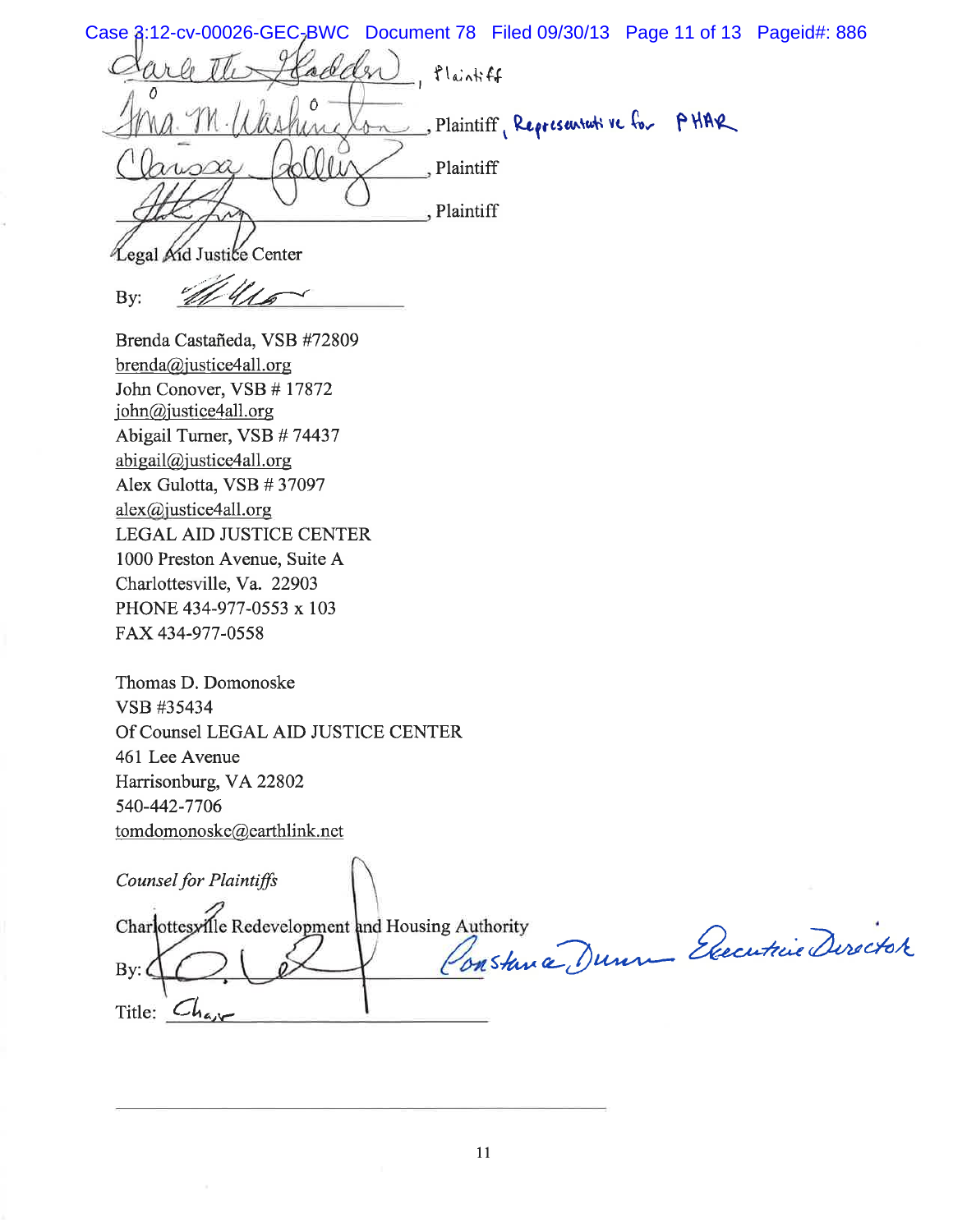form CM

James M. Bowling, Esq., VSB #14232 imb@stlawva.com Rhonda Quagliana, Esq., VSB #39522 rq@stlawva.com St. John, Bowling, Lawrence & Quagliana, LLP 416 Park Street Charlottesville, Va. 22902 PHONE 434-296-7138 FAX 434-296-1301 **Counsel for Defendants** 

Approved and entered this \_\_\_\_\_\_\_ day of \_\_\_\_\_\_\_, 2013.

United States District Judge